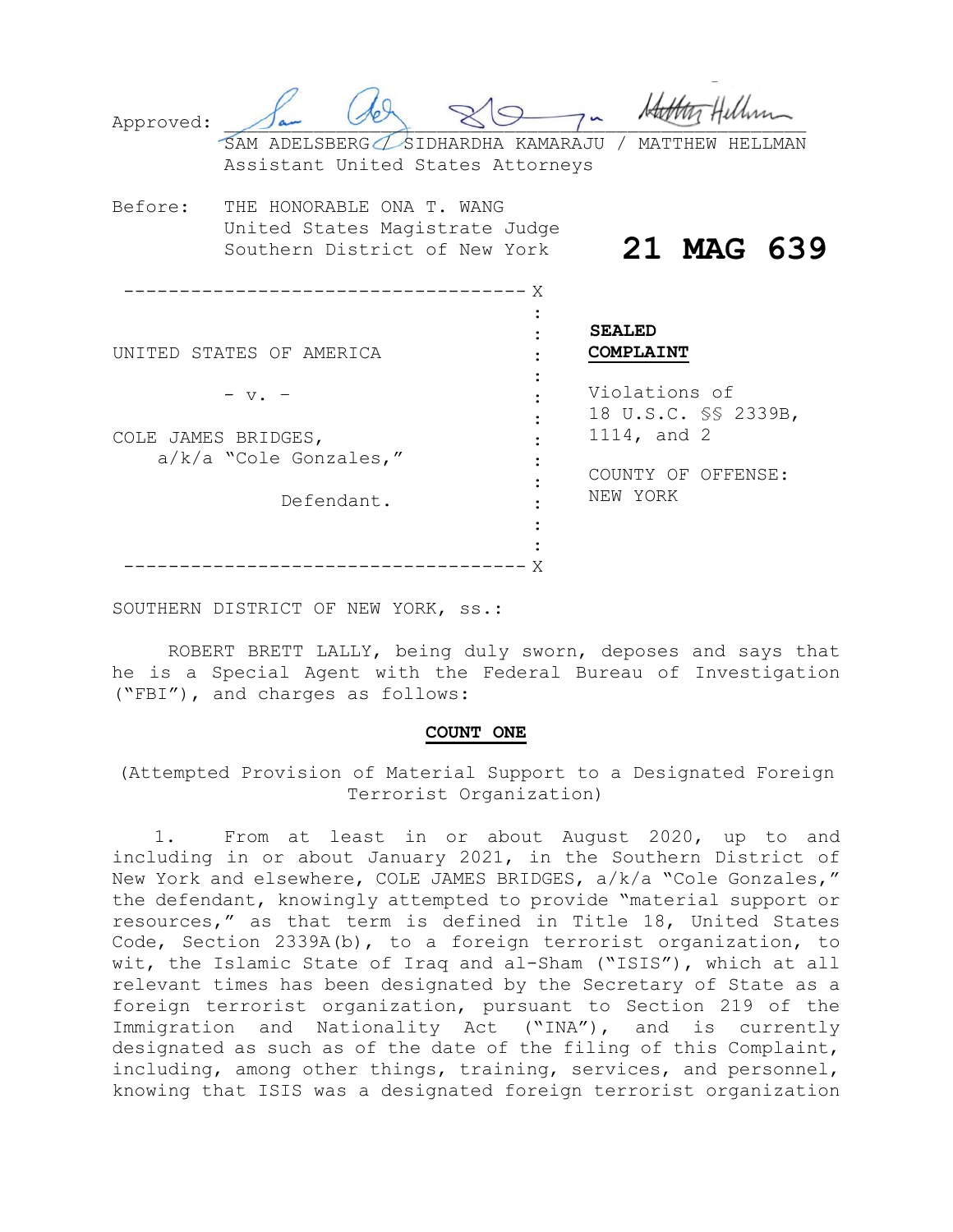(as defined in Title 18, United States Code, Section 2339B(g)(6)), that ISIS engages and has engaged in terrorist activity (as defined in section 212(a)(3)(B) of the INA), and that ISIS engages and has engaged in terrorism (as defined in section 140(d)(2) of the Foreign Relations Authorization Act, Fiscal Years 1988 and 1989).

(Title 18, United States Code, Sections 2339B and 2.)

# **COUNT TWO**

(Attempted Murder of U.S. Military Service Members)

2. From at least in or about August 2020, up to and including in or about January 2021, in the Southern District of New York and elsewhere, COLE JAMES BRIDGES, a/k/a "Cole Gonzales," the defendant, knowingly and willfully attempted to kill an officer and employee of the United States -- which killing is murder as defined in Title 18, United States Code, Section 1111(a) - including any member of the uniformed services, while such officer and employee was engaged in and on account of the performance of official duties, and any person assisting such an officer and employee in the performance of such duties and on account of that assistance, to wit, BRIDGES attempted to provide military tactical training and advice to ISIS to facilitate the efforts of ISIS fighters to repel U.S. Special Forces and kill American soldiers.

(Title 18, United States Code, Sections 1114 and 2.)

The bases for my knowledge and the foregoing charges are, in part, as follows:

3. I am a Special Agent with the FBI, currently assigned to the New York Joint Terrorism Task Force. I have been personally involved in the investigation of this matter, and I base this affidavit on that personal experience, as well as on my conversations with other law enforcement agents, and my examination of various reports and records. Because this affidavit is being submitted for the limited purpose of demonstrating probable cause, it does not include all the facts that I have learned during the course of my investigation. Where the contents of documents and the actions, statements, and conversations of others are reported herein, they are reported in substance and in part, except where otherwise indicated.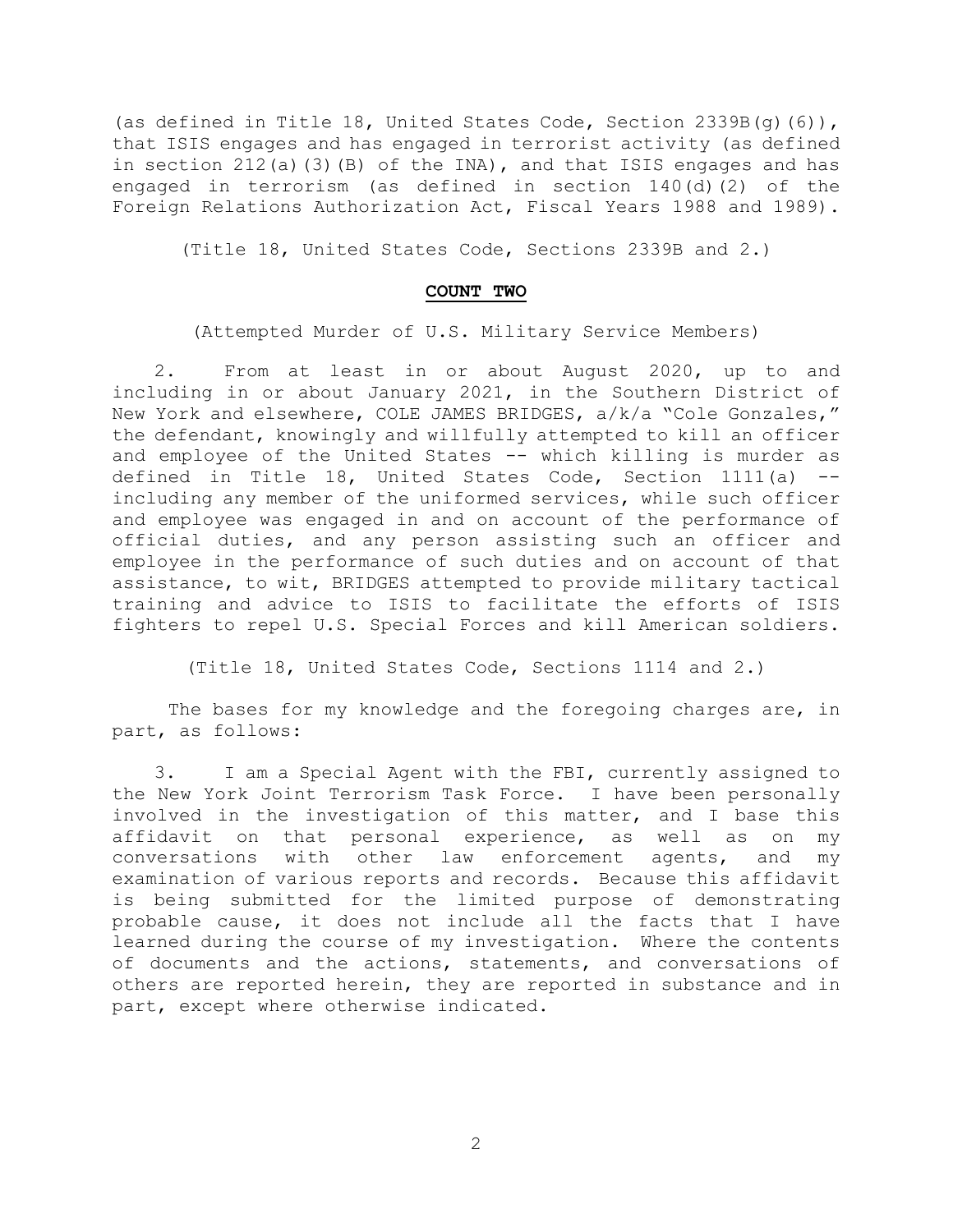### **Overview**

4. COLE JAMES BRIDGES, a/k/a "Cole Gonzales," the defendant, is a Private in the U.S. Army assigned as a cavalry scout in the 3rd Infantry Division based in Fort Stewart, Georgia. As detailed below, BRIDGES is a supporter of ISIS and its mission to establish a global caliphate, and he attempted to provide military tactical training and advice to ISIS to facilitate the efforts of ISIS fighters to repel U.S. Special Forces and kill American soldiers. Since fall 2020, over the course of encrypted communications with an undercover FBI employee and confidential source posing as fellow ISIS adherents in direct contact with ISIS fighters in Syria, BRIDGES has—while deployed with his U.S. Army unit overseas and continuing after returning with his unit to the United States—expressed his allegiance to ISIS and its radical jihadist ideology, see infra ¶¶ 10(a)-(d); provided advice regarding choosing targets in New York City for a potential ISIS attack, see infra  $\mathbb{I}$  10(q); stated that if his Army unit was involved in combat with ISIS fighters, he would betray his unit and join the ISIS fighters, see infra  $\parallel$  10(i); provided support, tactical training materials, and advice for use by ISIS against American forces, including a clip from a combat training video, images of pages from a U.S. Army field manual regarding troop movements and combat tactics, and diagrams that BRIDGES created demonstrating specific tactical maneuvers and strategy that ISIS should employ against U.S. forces, including rigging a compound with explosives for detonating when U.S. soldiers entered, see infra  $\mathbb{I}$  10(1)-(t); and created a video for use by ISIS as propaganda, in which BRIDGES appears in front of a jihadist flag, wearing body armor and speaking through a voice changer, and makes statements celebrating the anticipated ISIS attack on U.S. soldiers that BRIDGES attempted to facilitate, see infra  $\text{\texttt{1}}0(t)$ .

# **The Islamic State of Iraq and al-Sham**

5. On or about October 15, 2004, the United States Secretary of State designated al Qaeda in Iraq ("AQI"), then known as Jam' at al Tawid wa' al-Jahid, as a Foreign Terrorist Organization ("FTO") under Section 219 of the INA and as a Specially Designated Global Terrorist entity under Section l(b) of Executive Order 13224. On or about May 15, 2014, the Secretary of State amended the designation of AQI as an FTO under Section 219 of the INA and as a Specially Designated Global Terrorist entity under Section 1(b) of Executive Order 13224 to add the alias Islamic State of Iraq and the Levant ("ISIL") as its primary name. The Secretary of State also added the following aliases to the FTO listing: The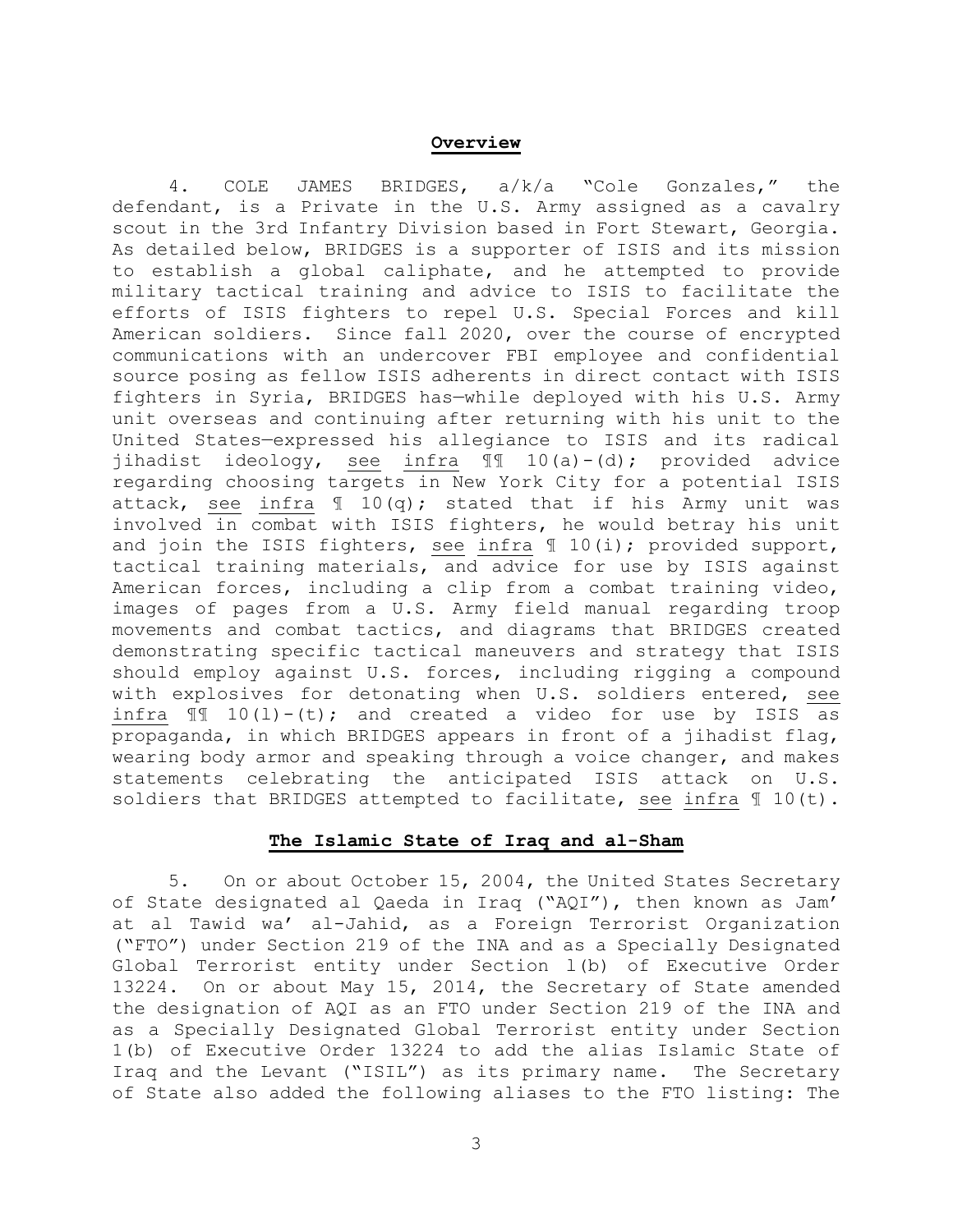Islamic State of Iraq and al-Sham ("ISIS"—which is how the FTO will be referenced herein), The Islamic State of Iraq and Syria, ad-Dawla al-Islamiyya fi al-Iraq wa-sh-Sham, Daesh, Dawla al Islamiya, and Al-Furquan Establishment for Media Production. On September 21, 2015, the Secretary added the following aliases to the FTO listing: Islamic State, ISIL, and ISIS. To date, ISIS remains a designated FTO.

6. Based on my participation in this investigation and my review of open-source reporting, I know, among other things, that on or about September 21, 2014, then-ISIS spokesperson Abu Muhammad al-Adnani ("Adnani") issued a recorded statement calling for attacks against citizens—civilian or military—of the countries participating in the United States-led coalition against ISIS. Adnani specifically called for suicide bombings, shootings, and vehicle attacks.

7. ISIS members and associates make and have made public statements and issued public declarations, which, among other things, (a) proclaimed and acknowledged that acts of violence had been committed by ISIS; (b) threatened future acts of violence if ISIS's demands were not met; and (c) were intended to promote and foster the prestige and standing of ISIS. ISIS has claimed responsibility for the following terrorist attacks, among others: (i) on or about November 13 and 14, 2015, a group of attackers carried out attacks in Paris, France, which killed approximately 130 people; (ii) on or about March 22, 2016, a group of attackers carried out bombings in Brussels, Belgium, which killed at least 32 people; and (iii) on or about July 14, 2016, an attacker used a truck to run over civilians in Nice, France, killing more than 80 people and injuring more than 300.

8. To gain supporters, ISIS, like many other terrorist organizations, spreads its message using social media, Internet platforms, and email. Using these platforms, ISIS has disseminated a wide variety of recruiting materials and propaganda through social media, which includes photographs and videos depicting ISIS activities, including beheadings and other atrocities, as well as audio and video lectures by members of ISIS and members of other Islamic extremist organizations.

9. Among other Internet and social media platforms, ISIS has popularized the use of end-to-end encrypted communication services and applications as a means of recruiting, communicating with, and disseminating terrorist training materials and propaganda to its members and supporters. ISIS members and supporters use various applications to communicate.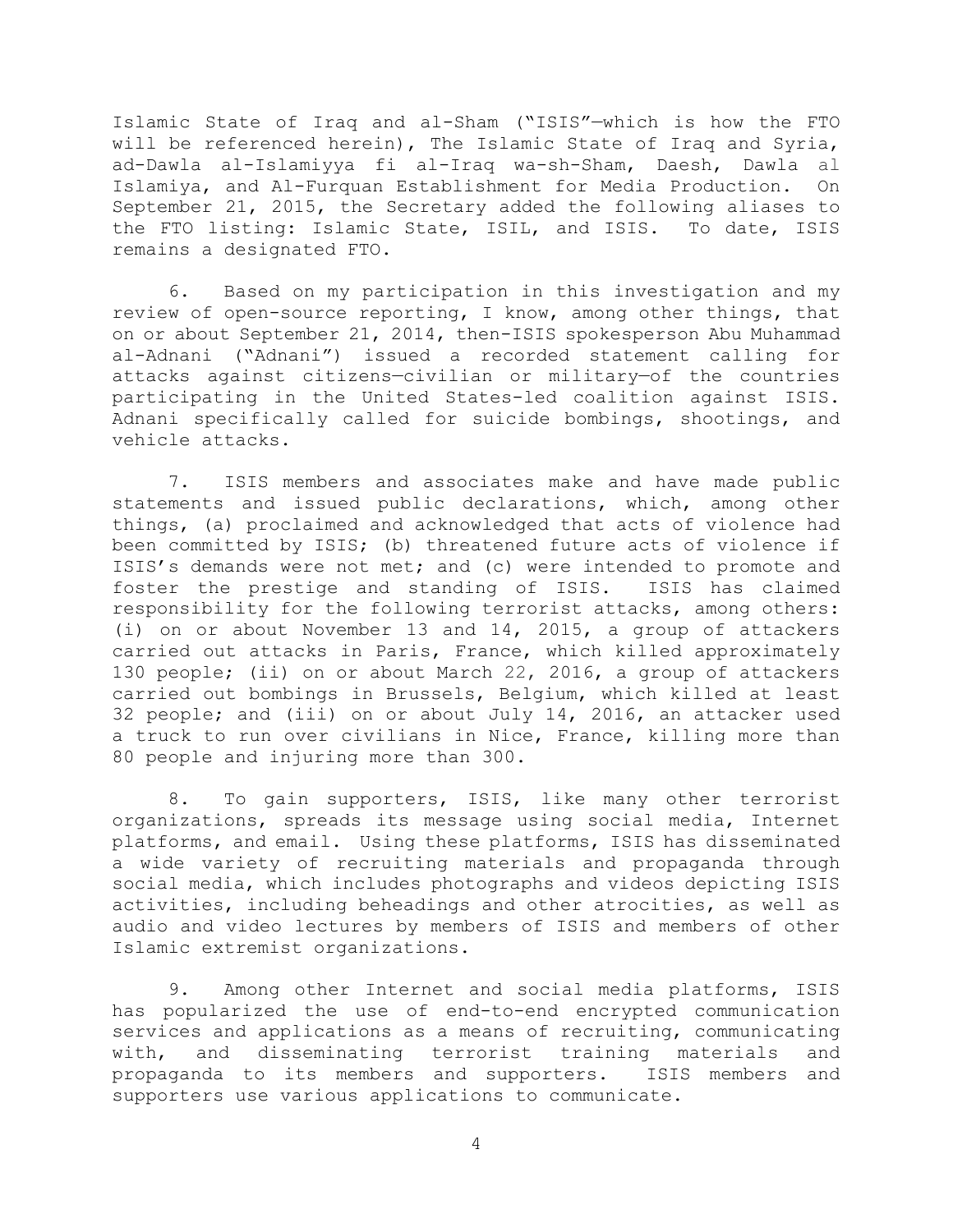## **BRIDGES Expresses Support for Jihad**

10. Based on my participation in this investigation, including my conversations with other law enforcement officers and military personnel, my review of reports written by other law enforcement officers and military personnel, including an FBI online covert employee (the "OCE"), my review of screenshots of the messages described below, my review of data obtained from judicially authorized warrants, and my review of open-source materials, I have learned, among other things, the following:

a. Since in or about September 2019, COLE JAMES BRIDGES, a/k/a "Cole Gonzales," the defendant, has been a member of the U.S. Army. The military records and social media posts discussed below reflect that BRIDGES also uses the name "Cole Gonzales." BRIDGES is a Private assigned as a cavalry scout in the 3rd Infantry Division based in Fort Stewart, Georgia. From at least approximately September 2020 until late-November 2020, BRIDGES was deployed with his unit to a U.S. Army base located in Germany.

b. Based on my review of data obtained pursuant to a judicially authorized search warrant for an online account used by BRIDGES ("BRIDGES Account-1"), I have learned, among other things, the following:

i. On or about December 25, 2019, BRIDGES searched for the following terms: "us soldier shooting," "ak 47 downsight," and "badass jihadi."

ii. On or about August 12, 2020, BRIDGES searched for the phrase: "Suicide in Islam."

iii. On or about August 19, 2020, BRIDGES searched for the phrase: "Green Beret Ambush."

c. BRIDGES maintains an account ("BRIDGES Account-2") on a social media platform. BRIDGES has posted, among other things, the following on BRIDGES Account-2:

i. As of on or about August 13, 2020, BRIDGES Account-2 bore the profile picture and background depicted below, among others: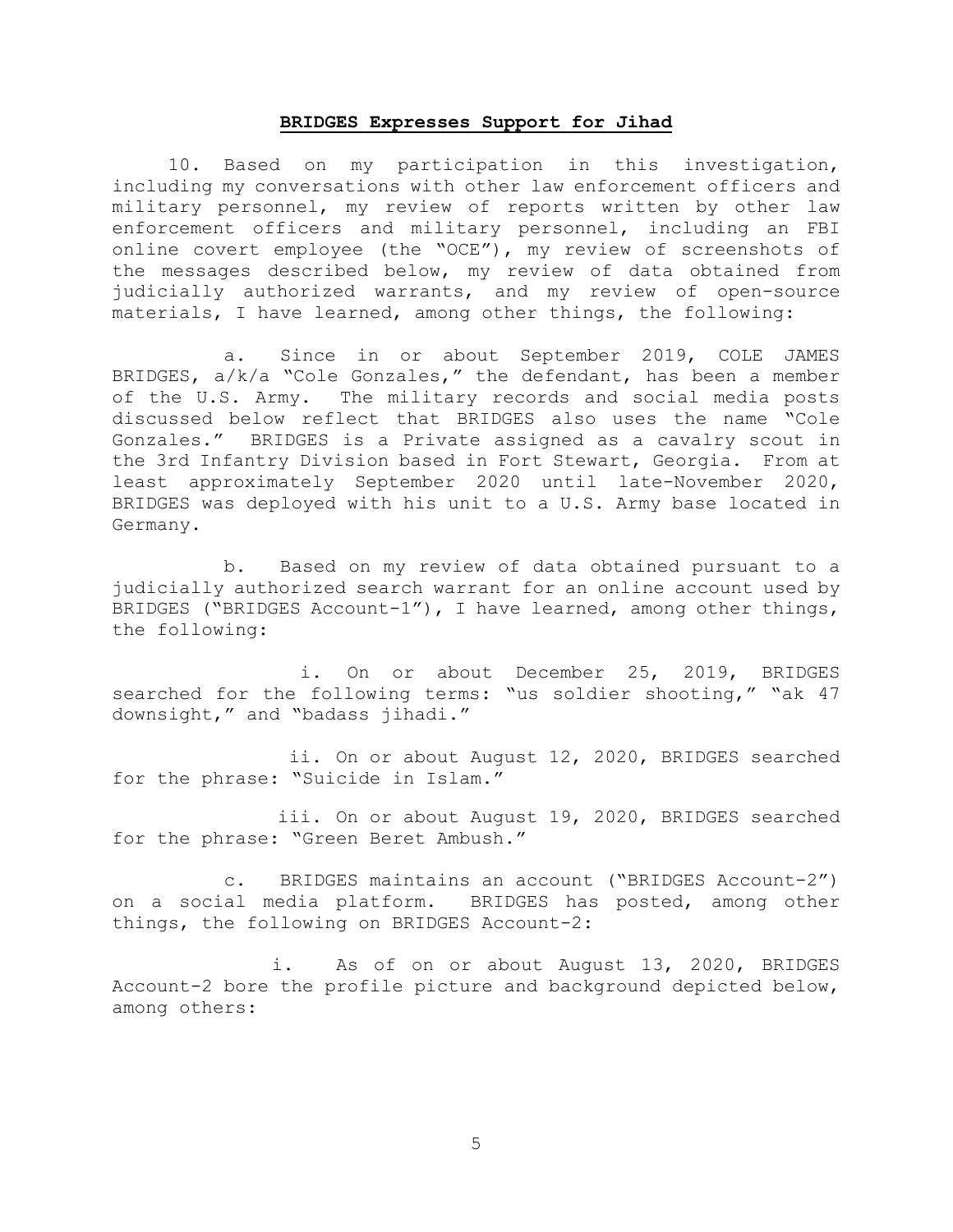

ii. The background image of the BRIDGES Account-2 profile picture shown above appears to be the same as an image posted on BRIDGES Account-2 on or about August 17, 2020, which is depicted below:



Based on my training, experience, and involvement in this investigation, I believe that the reference to "Shaam" in the text accompanying the image is a reference to a region in the Middle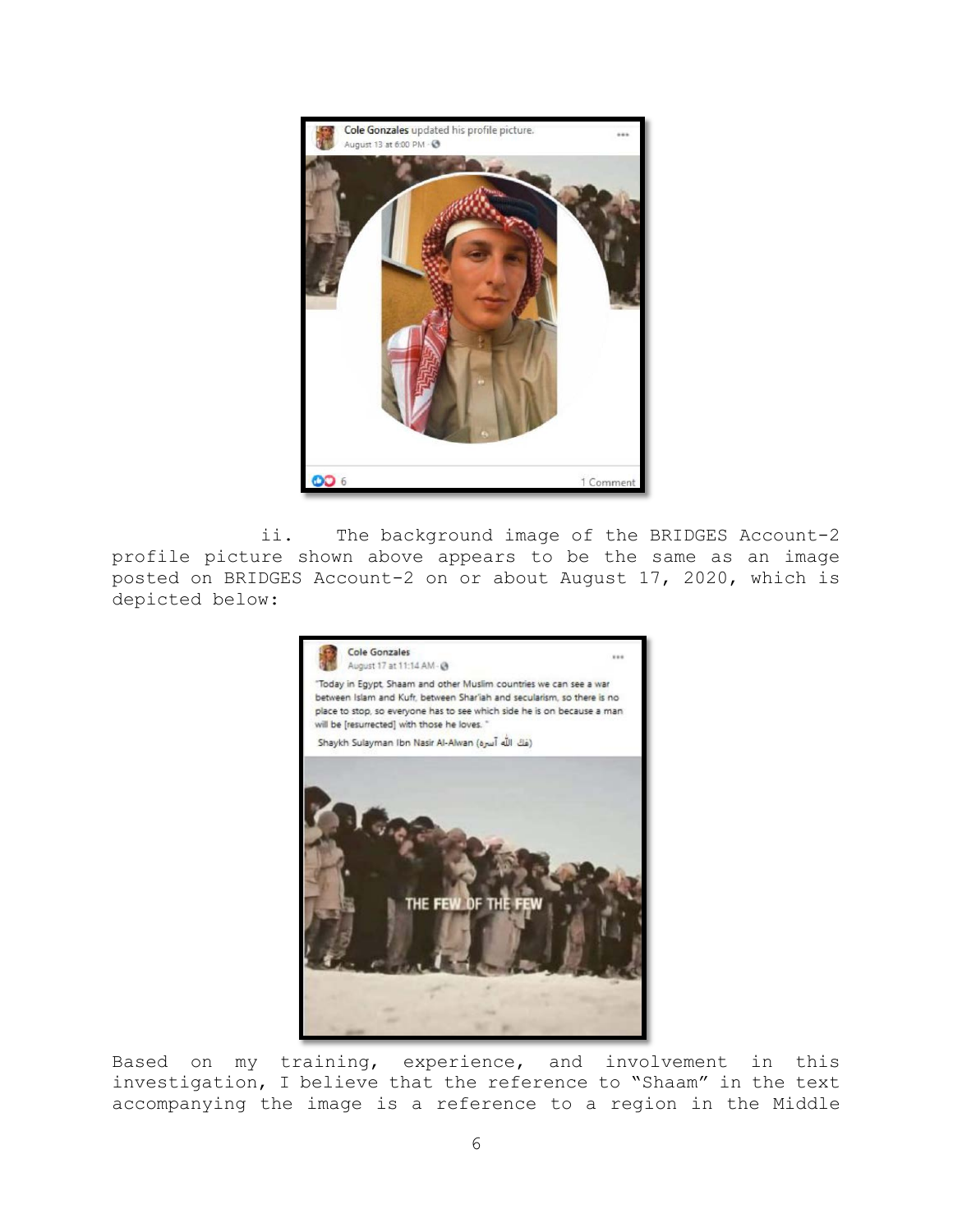East, which is also known as Greater Syria or the Levant, and which ISIS has purported to rightfully control.<sup>1</sup> Furthermore, the text is attributed to Shayk Sulayman Ibn Nasir Al-Alwan, a prominent Salafist scholar and proponent of militant jihad, including jihad in Syria and for the Taliban and al Qaeda. For example, one of Al-Alwan's students was Abdulaziz al-Omari, who was one of five hijackers on American Airlines Flight 11 during the September 11, 2001 terrorist attacks on the United States. Al-Alwan has been imprisoned in Saudi Arabia almost continuously since in or about 2004 and has been convicted of, among other things, financing former al Qaeda leader Abu Musab al-Zarqawi.

iii. On or about August 2, 2020, BRIDGES posted a video to BRIDGES Account-2 titled "Changing Minds – The ghuraba – The strangers among Muslims." The title image of the video included a white flag against a black background with Arabic writing and the title "Tawheed Movement," as depicted below:



Based on my training, experience, and involvement in this investigation and others, I know that "tawheed" or "tawhid" encapsulates the concept of monotheism within Islam and is frequently invoked by members and associates of ISIS. For example, ISIS militants often display a single raised index finger as a symbol of ISIS and its goal of a single worldwide caliphate.

 $\overline{a}$ 

<sup>1</sup> All statements referenced in this affidavit are described in sum and substance. Furthermore, all typographical, grammatical, or spelling errors in the original statements have been reproduced here.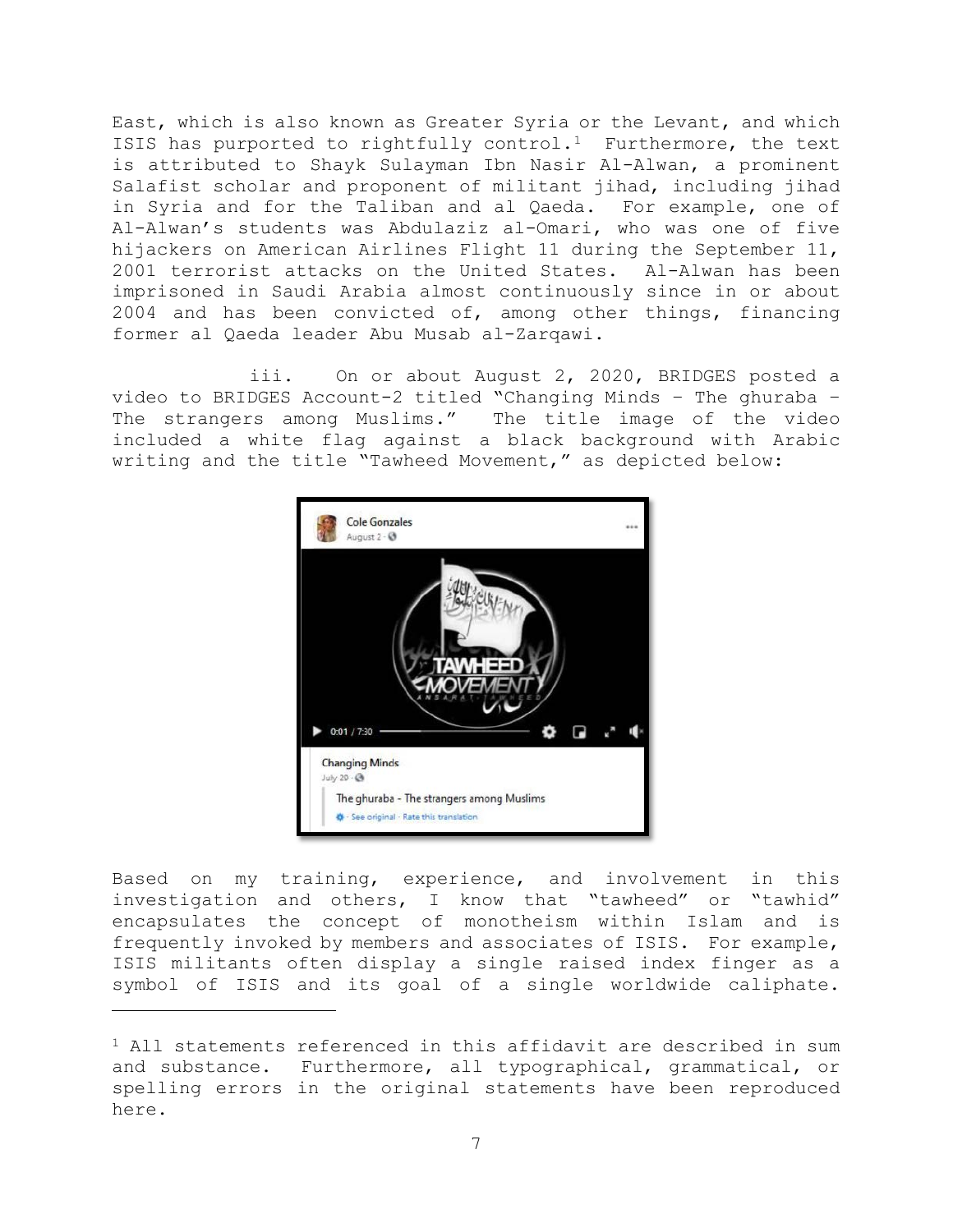Additionally, the flag depicted in the video appears to be an inversion of a black flag with white Arabic text, also known as "al-raya," which has been widely adopted by jihadists, including by ISIS.

d. BRIDGES also used an account ("BRIDGES Account-3") on an encrypted messaging application ("Messaging Application-1") to communicate with, among others, the OCE. In or about October 2020, BRIDGES changed the profile photograph associated with BRIDGES Account-3, so that it matched the profile photograph for BRIDGES Account-2 depicted above. Based on my review of opensource material, I have learned that, prior to the change, BRIDGES used the following image as a profile photograph for BRIDGES Account-3:



Based on my training, experience, and involvement in this investigation, I believe the photo depicts a seated individual wearing camouflage pants and combat boots, with what appears to be an M4 rifle, which is a rifle widely used in the U.S. Army. Translated roughly into English, the Arabic text reads, "Oh Allah, I ask for martyrdom for your sake. . . . Ameen, oh God of the world."<sup>2</sup> Within the text are also two small images, or emojis, which are (1) a hand with the index finger pointed upward and (2) a black flag, both of which are symbols used by ISIS.

## **BRIDGES Agrees to Provide Advice and Training to ISIS Fighters**

e. In or about September 2020, the OCE, posing as a female ISIS supporter, asked BRIDGES why he had removed another contact from BRIDGES's contact list. BRIDGES responded:

 $\overline{a}$ 

<sup>2</sup> All translations described in this affidavit are preliminary, and subject to change based on additional investigation.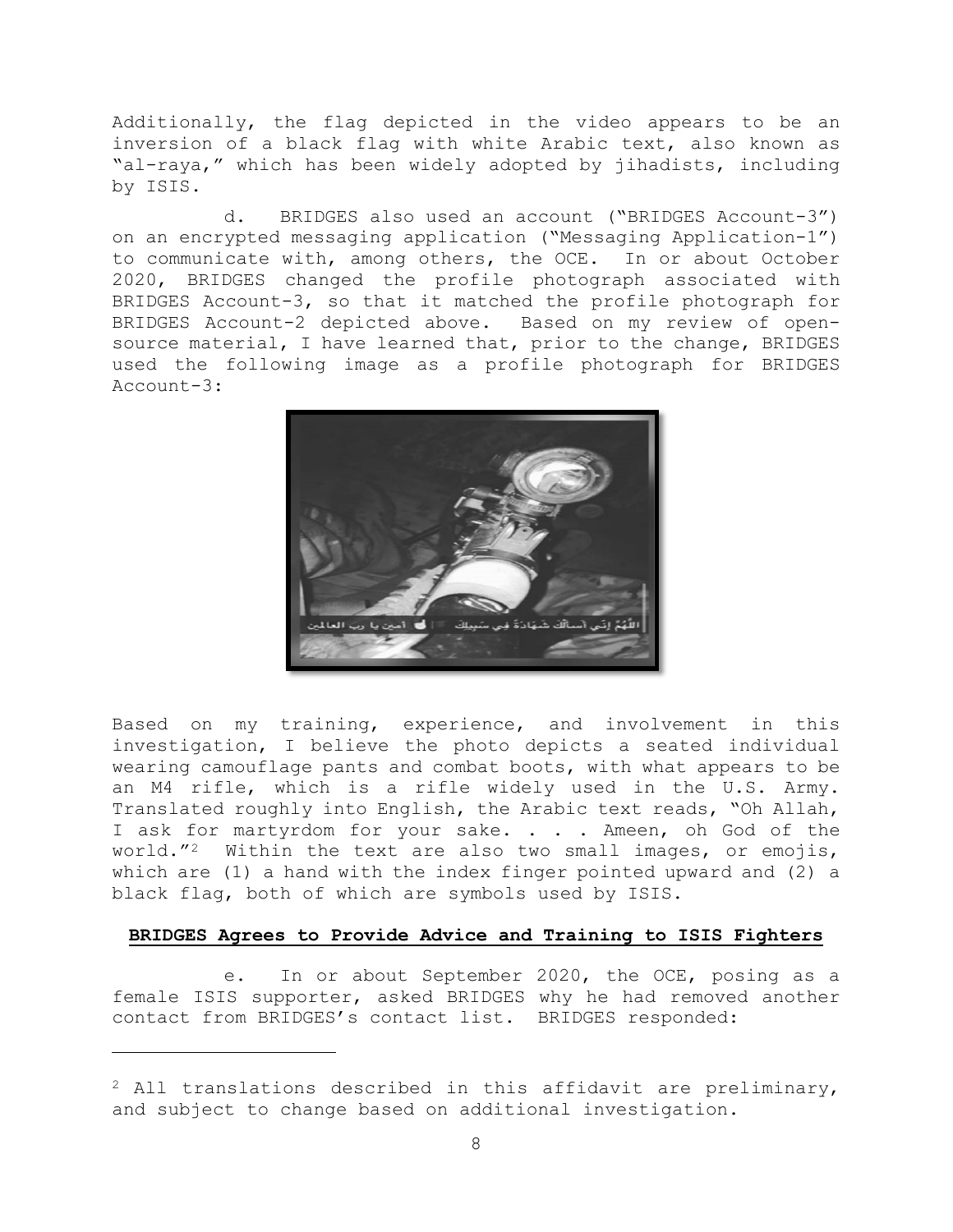[H]e makes it sound like getting out of the military is very simple. But I wish it was as simple as he makes it seem, once someone signs that contract they basically signed their life away for the amount of years because they couldnt find anything else in the civilian world. I used to have connections with people in Hamas and Isis, and my family found out and the government could have arrested me. So I needed to prove to them I wasnt what they thought I was, and I needed the government to get off my back. I dont tell people Im in the military, and I hate displaying the US flag on my shoulder.

f. On or about October 8, 2020, the OCE asked BRIDGES how he managed to join the military given his contacts with ISIS, to which BRIDGES responded, "Mm nobody knew I had contacts besides my family but it was never confirmed. They were suspicious. Even still because I had homeland security show up to my work before the army. And today this Investigation department came to the camp." BRIDGES then noted, "I mean I have my flag, Ar rayat" and sent the photograph depicted below to the OCE:



Based on my training, experience, and involvement in this investigation, I believe the flag depicted in the photograph BRIDGES sent is a banner used by jihadists, including ISIS.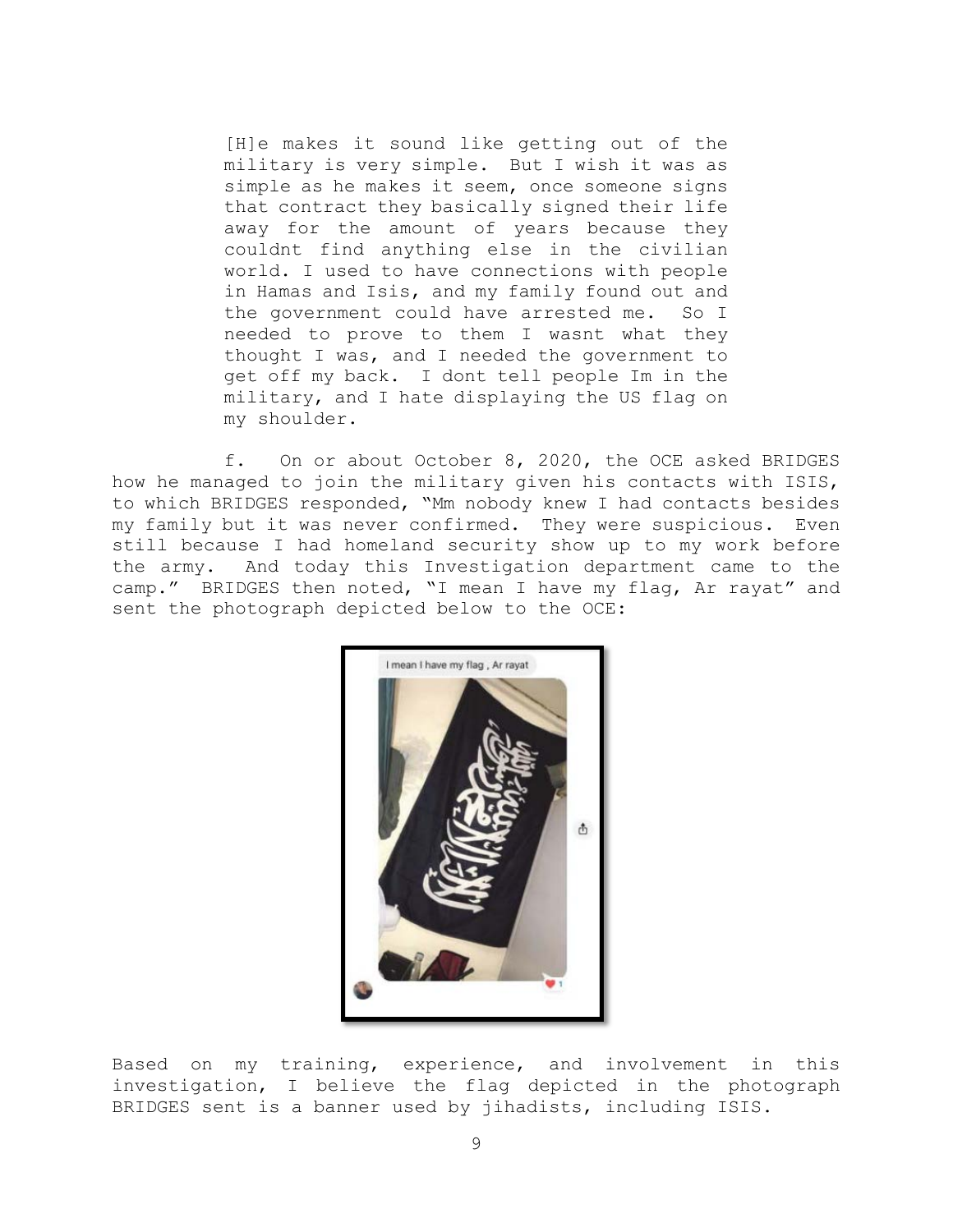g. Later in that same conversation on or about October 8, 2020, the OCE asked BRIDGES how his family had discovered his support of jihadist causes, and BRIDGES replied, "I had a page online for posting videos and photos." BRIDGES then wrote "For example" and posted several images, including the images depicted below:

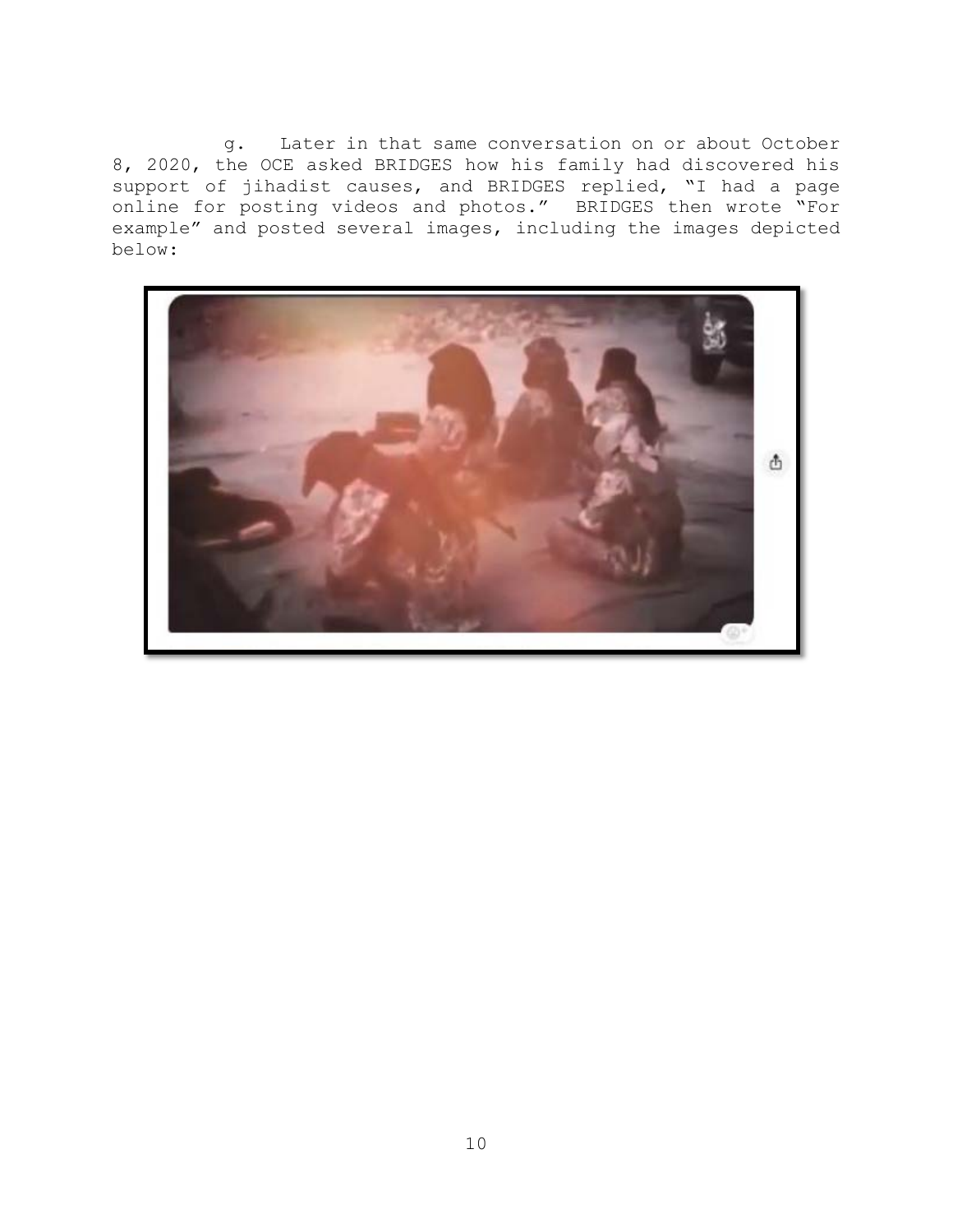

Based on my training, experience, and involvement in this investigation, I believe the images and text above include ISIS propaganda and material supportive of ISIS and its cause. For example, I believe the above images were taken in part from images previously published in "Al-Naba," an official weekly publication produced by ISIS.

h. Later in that same conversation on or about October 8, 2020, BRIDGES notified the OCE that he had added the OCE to his contacts list in Messaging Application-1 so that they could communicate via BRIDGES Account-3. BRIDGES then wrote the following to the OCE:

> The brothers who have been fighting to establish a khilafah have inspired me a lot, they're love for Allah and courage to go against all of this world to raise His word to the highest. And yet I sit here, so I understand your frustration with not being able to do more and feeling like you are useless. But . . . you are not, to be a lion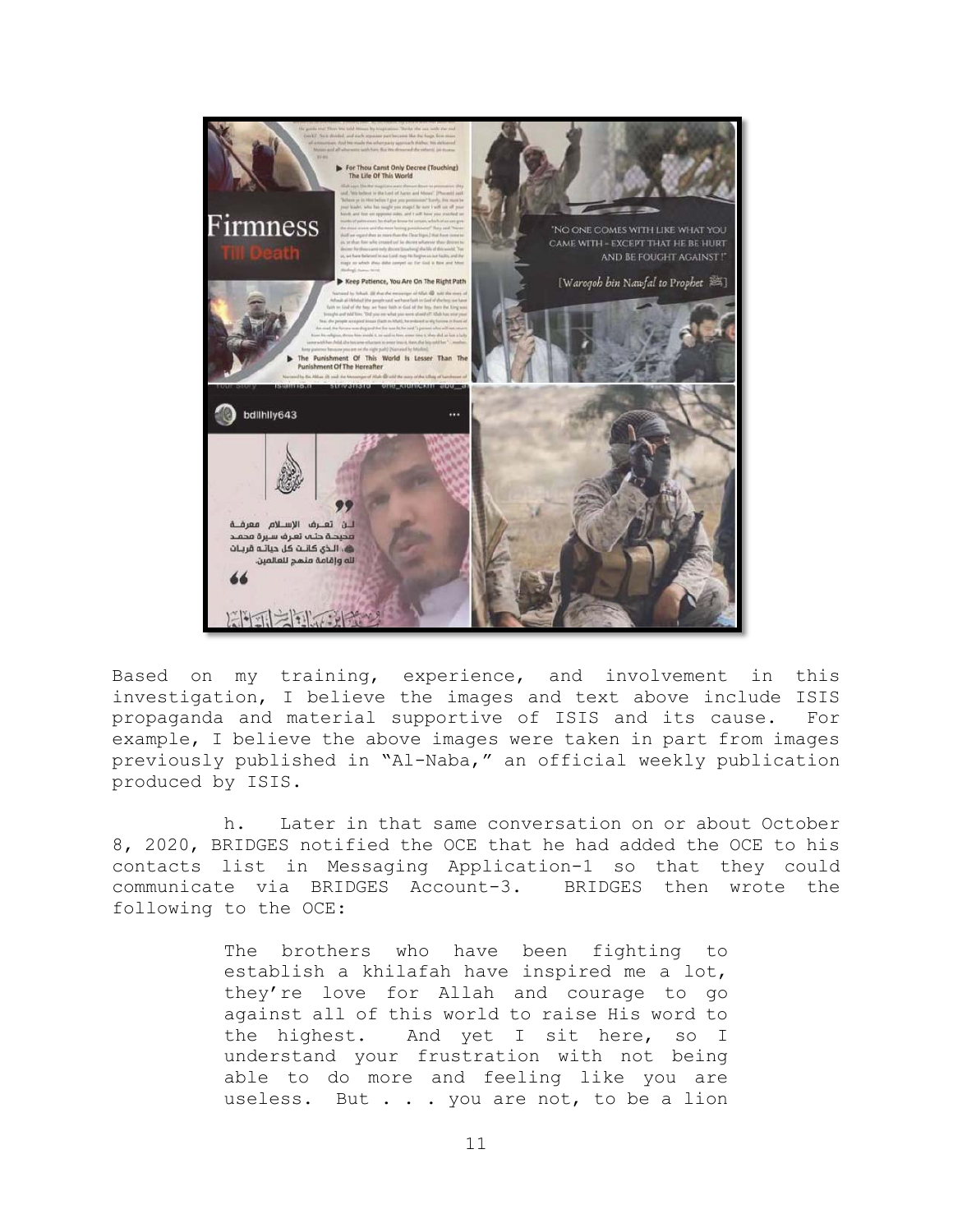or lioness doesn't mean you always have to fight . . . there are ways other than fighting that are considered a form of Jihad even within yourself.

Based on my training, experience, and involvement in this investigation, I believe that in this message BRIDGES was expressing support for ISIS's goal of establishing a "khilafah" or caliphate, which I understand refers to a worldwide Islamic state.

i. On or about October 10, 2020, the OCE asked what BRIDGES would do if BRIDGES and his unit were confronted in combat by one or more ISIS fighters. BRIDGES replied, in part, "I would probably go with the brothers," which I believe, based on my training and experience, was a reference to the ISIS fighters.

j. On or about October 16, 2020, BRIDGES wrote to the OCE that he was trained for combat and had "skills not everyone else has." The OCE then asked if BRIDGES had thought about sharing his knowledge with the "brothers," referring to ISIS members and supporters. BRIDGES replied, "Of course I have . . . I can teach them ways of fighting, combat techniques, movements, formations, etc. React to contact." BRIDGES elaborated, "So like what to do when you start to get shot at." BRIDGES then explained, "I'm a cavalry scout . . . so I work with infantry sometimes . . . they used to ride horses but now we just use Light tanks or Humvees . . . [cavalry scouts] do a little bit of everything." After the OCE conveyed there were brothers who could use the training and skills BRIDGES had, BRIDGES replied, "Yeah that is where it gets hard because book knowledge can only do so much good. It is when you apply it to physical training is when it works. Repetition and muscle memory plays a big role in it too. And rehearsing scenarios. So then skills become like a second instinct."

k. Later in the same conversation on October 16, 2020, the OCE wrote to BRIDGES that the "brothers" that the OCE knew, including the OCE's own brother, whom the OCE had informed BRIDGES was living in New York City, wanted to train for an operation, and asked if BRIDGES had any training videos that would be helpful. BRIDGES replied, "Personally no, not of myself training. But I have some videos online." BRIDGES then asked, "What kind of operation? If your brother is in the US, he needs to be careful." The OCE suggested they could speak using Messaging Application-1, and BRIDGES replied, "I have no problem with that . . . . We have civilian investigators that came by last week taking random people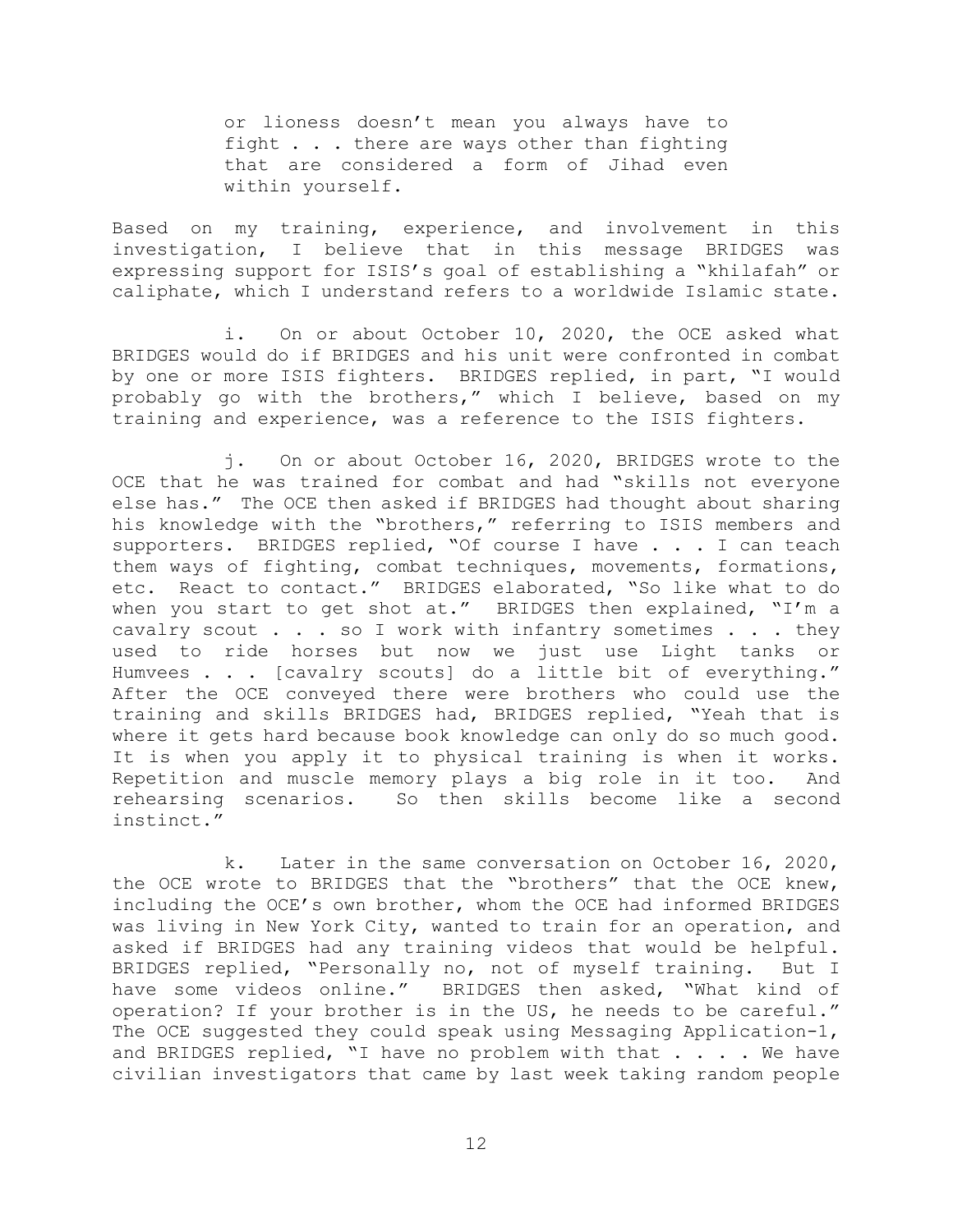for 'interviews', luckily I wasnt picked. Just message me on [Messaging Application-1]."

l. Later on October 16, 2020, BRIDGES sent the OCE the following message on Messaging Application-1:

> But if your brother and the other brothers are planning an operation, depending on if it is an attack or something against the kuffar. They need to be extremely careful and not to discuss plans over the phone or through messages. Sadly I can't participate. But the only involvement I can do is advice and training techniques . . . your brother can feel free to contact me anytime.

BRIDGES then described what he was prepared to offer to ISIS: "Just advice on combat and different tactics. [Your brother] is an American and has been in the army so I have no doubt he knows how the government works." BRIDGES then sent a clip of a combat training video, and wrote:

> I work in a small 4 man team and we train like this exactly. In this video these guys are doing the basic but there are many ways when it comes to reacting to contact and eliminating the enemy. These guys in the beginning call out contact and quickly get down and try to gain fire superiority, as one covers the other one moves closer to the target and then calls the other guy down. You have to shoot, move, and communicate when pushing on your objective.

Based on my training, experience, and involvement in this investigation, I believe BRIDGES was explaining to the OCE the type of combat training he could provide to ISIS members.

m. Later in the same conversation on October 16, 2020, the OCE discussed introducing BRIDGES to the OCE's purported brother, whom the OCE had previously described as a New York Citybased ISIS supporter who was a U.S. military veteran. The OCE further explained that the OCE's brother had contacts with ISIS operatives and would be interested in the training that BRIDGES had offered to provide. Based on BRIDGES's above-described reference to connections with Hamas, the OCE asked BRIDGES if BRIDGES's support for Hamas would pose any problem, as the OCE's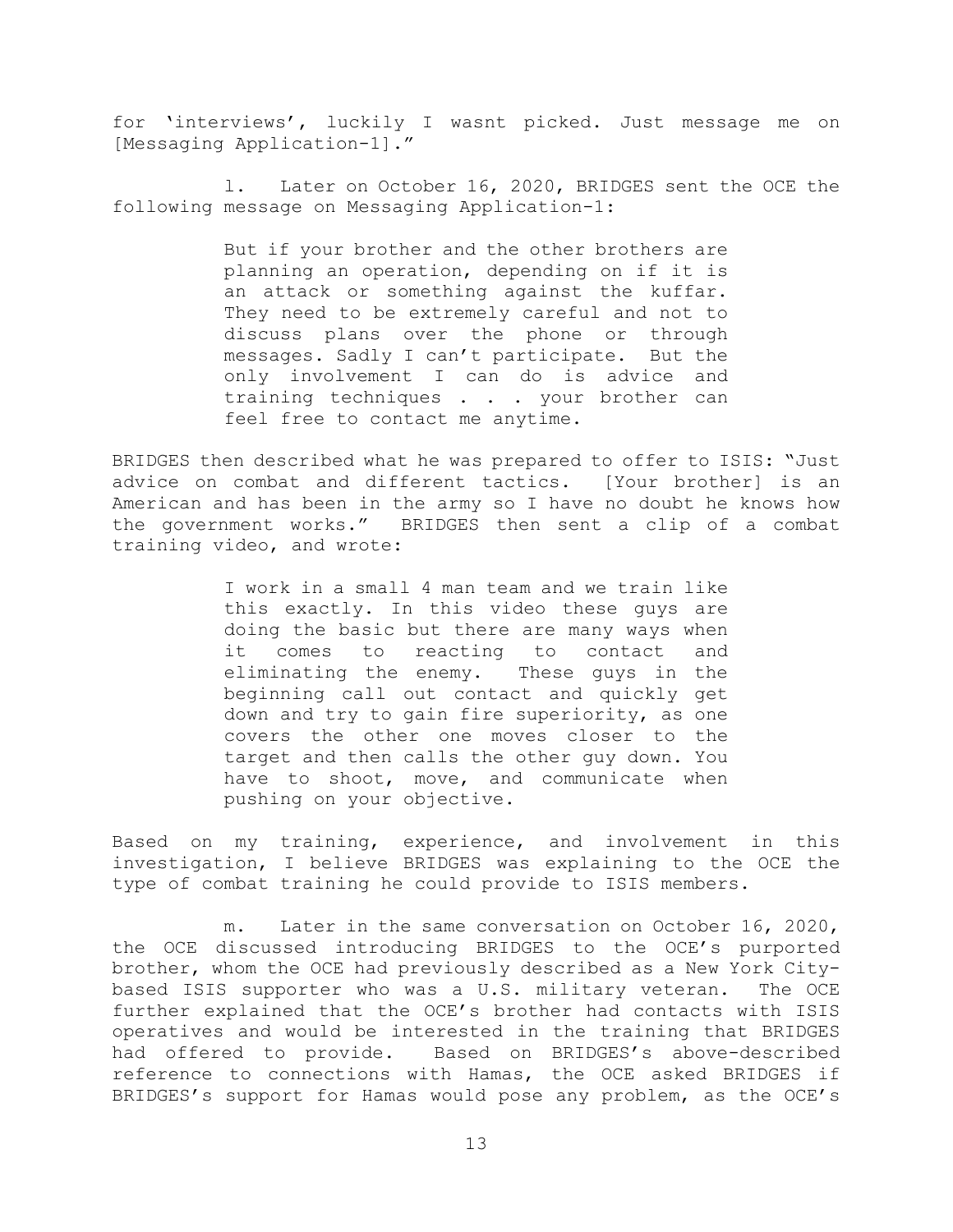brother and his associates support ISIS but not Hamas. BRIDGES replied:

> Haha It wont make me uncomfortable . . . . I never supported Hamas fully, I supported their fight against the [Israel Defense Forces]. And Isis they did too much innocent killing, and in my opinion died like cowards. Especially the suicide bombings, it doesnt make one a martyr, it is still classified as suicide. And like in Raqqa, they used to have killing rooms and then pile the bodies up in there. I agree with their efforts to establish a khilafah and their way of structuring it and making a system.

Based on my training, experience, and involvement in this investigation, I believe that in these messages BRIDGES explained to the OCE that while BRIDGES is opposed to certain methods used by ISIS, including suicide attacks, he supports ISIS and its mission to establish a global caliphate ("establish a khilafah") ruled by ISIS's systems of organization and governance.

n. Also on or about October 17, 2020, BRIDGES provided the OCE with an account ("BRIDGES Account-4") on another encrypted messaging application ("Messaging Application-2"), and wrote that the OCE should communicate with BRIDGES at that account. Based on my training, experience, and involvement in this and other investigations, I know that Messaging Application-2 is frequently used by ISIS members, and that ISIS encourages its use.

o. On or about October 20, 2020, the OCE, posing as the OCE's brother, sent BRIDGES a message at BRIDGES Account-4 introducing himself. On or about October 22, 2020, the OCE asked BRIDGES, "How would you best be able to do this [brother]? If you could help the Ummah with these skills, how would you?" BRIDGES responded "Well, videos possibly, writing a type of manual," and then wrote "Someday inshallah ta'ala actually being able to physically teach brothers of the ummah that want to fight."

p. Based on my review of the BRIDGES Account-1, I have learned that between on or about October 21 and November 2, 2020, BRIDGES searched and viewed the results for the following search terms: "Isis nasheed," "Ummat al Islam BushraAbu Malik," "Isis ideology," "Faking on joining the army," "Abu Ali- Say to the Aggressor (Nasheed)," "How to Fake Your Own Death," and "Captured U.S. Soldier on Tape." Based on my training, experience, and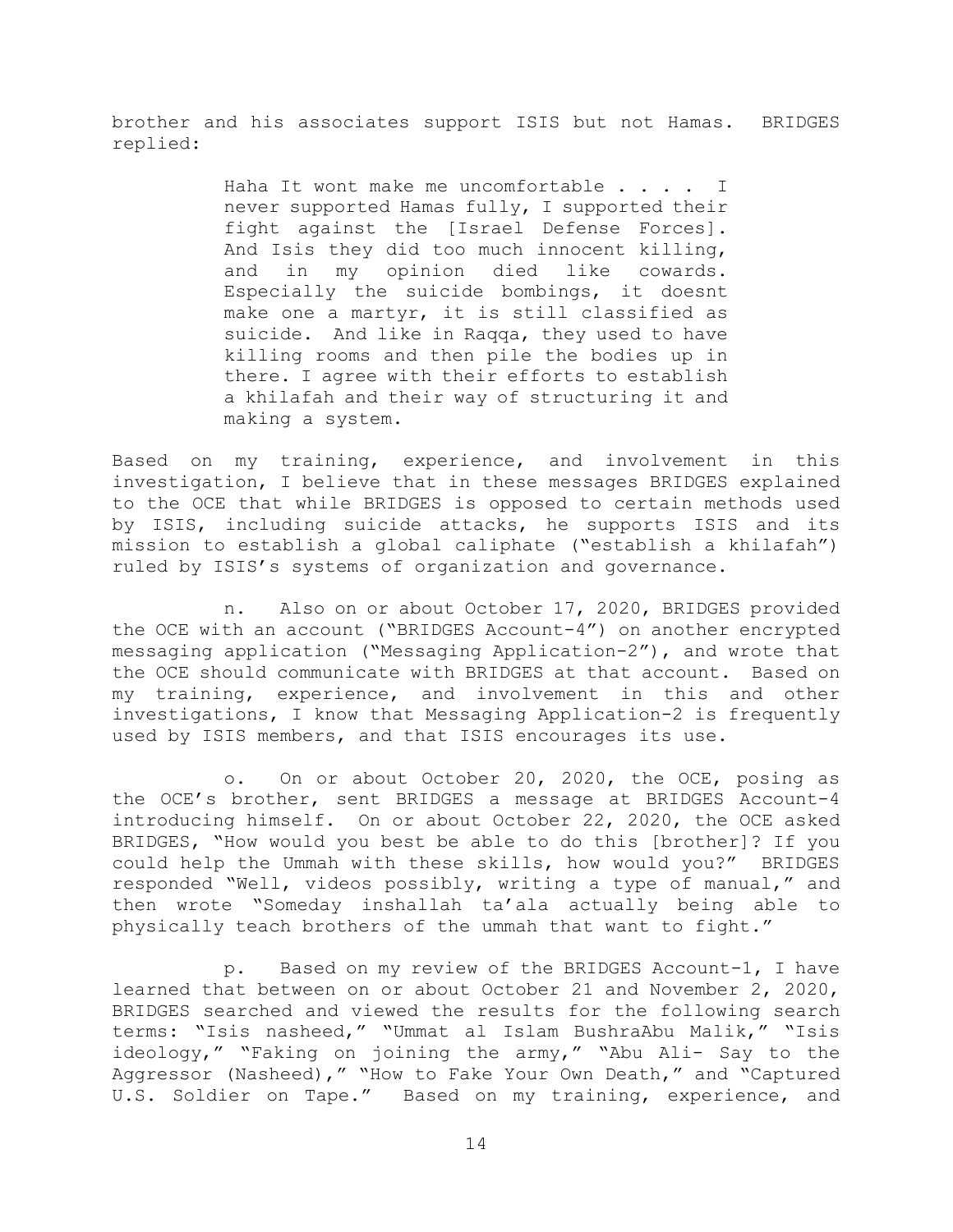involvement in this investigation, I know that the Youtube videos "Ummat al Islam BushraAbu Malik" and "Abu Ali- Say to the Aggressor (Nasheed)" appear to be jihadist propaganda videos. I also know that the YouTube video "Captured U.S. Soldier on Tape" relates to Bowe Bergdahl, a former U.S. Army soldier who was convicted in a court-martial proceeding for deserting his unit while stationed in Afghanistan.

q. The OCE continued to pose as the "brother" persona to communicate with BRIDGES, and they engaged in communications over Messaging Application-2, including the following:

i. On or about October 26, 2020, the OCE sent BRIDGES the following message: "As I told you before, there is a group of brothers I work with. They are in need of training, as well as someone who is knowledgeable in reconnaissance. We work together on [Messaging Application-2] while observing operational security practices."

ii. On or about October 28, 2020, the OCE sent BRIDGES a message stating, "we have brothers in both Paris and the U.S. . . . we believe that the US and the French are inextricably linked . . . one supports the other and they both have a common enemy: us." BRIDGES responded, "Well yes of course, the US is the main one in the world that has a grip on the muslim world and main establisher of democracy." After the OCE expressed that there had been multiple ISIS attacks in France in which the attackers had died needlessly, BRIDGES responded "I agree, because a knife attack isnt going to do damage. The targets are those that are in power, not civilians The targets are those that enforce the power by the kuffar government. Enforce the rules." The OCE then asked BRIDGES, "what do you think is the most effective way to conduct an attack," to which BRIDGES responded, "Striking the heart of the enemy, and setting a statement and a clear message to the leaders."

iii. Following that message, the OCE created a group chat on Messaging Application-2 including the OCE, BRIDGES, and an account used by an FBI confidential source (the "CS") posing as a France-based ISIS supporter.<sup>3</sup> On or about November 12, 2020, BRIDGES sent the CS a message in which he wrote, "I have a book that I could send photos" and "a lot of it is working with who you

 $\overline{a}$ 

<sup>&</sup>lt;sup>3</sup> The CS is assisting the FBI in exchange for financial compensation and does not have any criminal history. Information provided by the CS has been partially corroborated by independent evidence, including, among other things, electronic communications.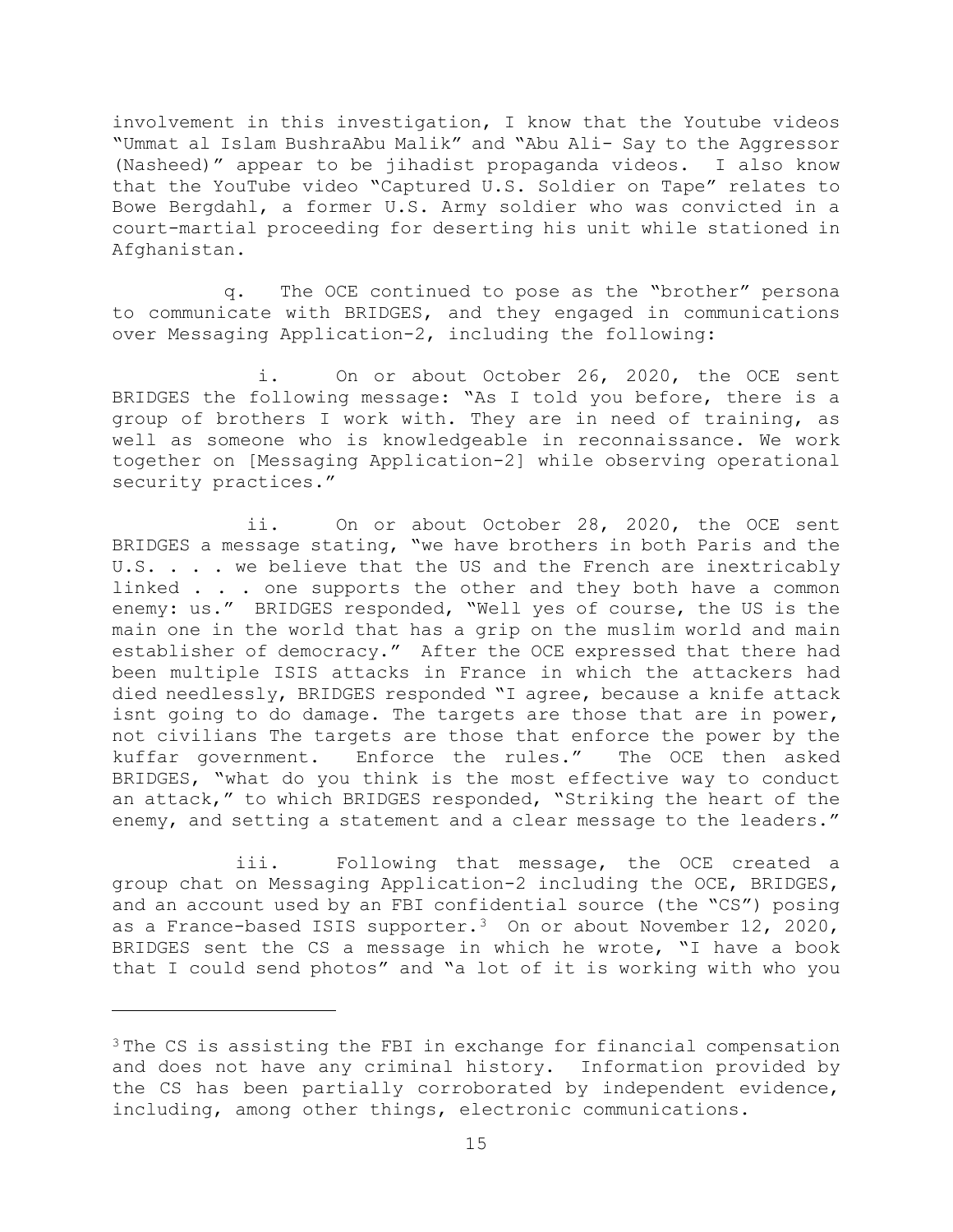will be fighting along side with. So you can build that repetition and muscle memory." After the CS asked BRIDGES to send the material, BRIDGES sent several photographs of pages from what appears to be a U.S. Army field manual (the "Field Manual"). The images of the Field Manual contained, among other things, steps for troop movements and military operational details. After sending the images, BRIDGES began to advise the CS about operational details. For example, BRIDGES wrote:

> Another scenario, if brothers are in contact with enemy combatants and it is a overwhelming force you need to "break contact," dont just simply get up and run away. You have to keep firing at the enemy and keep suppressing and bounding back gradually depending on how many are on your squad.

BRIDGES then sent diagrams on combat tactics and continued to provide advice, including about how ISIS fighters could use a "bottleneck" tactic to create a "kill zone." BRIDGES explained:

> [T]here is multiple ways to do this, Ill have to draw one out of that my squad uses called a "bottleneck" where we basically can form a kill zone and move the enemy to where we want them. Because, bullets move people, so when done right you can move them to where you want them.

iv. On or about November 13, 2020, the OCE wrote the following to BRIDGES: "We know that without [training] our mission won't succeed, and as we've sworn bay'at to Dawlah, we want to ensure to progess the Caliphate." Based on my training, experience, and involvement in this and other investigations, I know that "Dawlah" is used by ISIS supporters as another name for ISIS. The OCE also sent a message to BRIDGES and the CS stating that the CS had sent to the OCE the "training materials" that BRIDGES had previously provided to the CS, and that "[t]his is exactly the time of specific tactical training we and the brothers need." The CS responded, "yes it will be very helpful inshallah!" BRIDGES, the OCE, and the CS then discussed details of a potential ISIS attack on U.S. military personnel. BRIDGES asked, "how many brothers would be participating in the attack?" The OCE replied, "there will be two attacks," and then asked the CS, "how many in yours?" BRIDGES responded by asking "any weapons? Ammo count. Body armor." The OCE replied, "I have 4 brothers and yes to weapons." BRIDGES then asked "two?" The CS then stated, "4 or 5.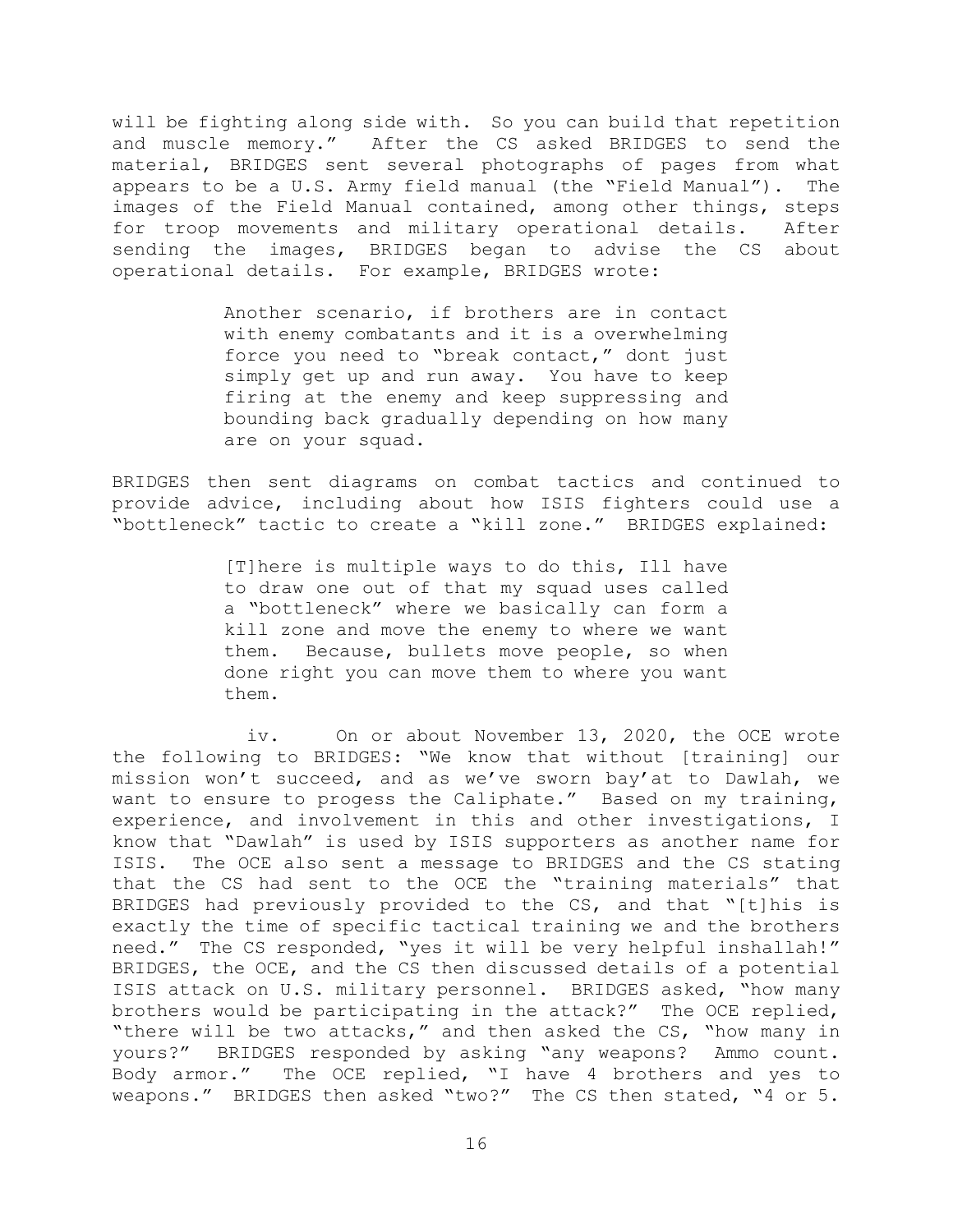We are still working on the logistics. We still cannot agree on some stuff. But I think with the materials you gave us, we can work things out." The OCE added, "4 AR-15s, 4 handguns, a shotgun, and a Remington 700 SPS Tactical. I am still trying to recruit someone with sniping skills." BRIDGES then asked the CS, "how about you," to which the CS replied, "I think we have enough recruits for now. They all have different skills but need to work on improving them for sure. That's why I asked for your help." BRIDGES then stated:

> What weapons do you have? Trying to put logistics together because depending on the ammo count youll have to distribute it evenly. Because if you want these attacks to succeed, you'll have to plan every last bit of detail and have multiple back up plans and avoid all costs of being captured.

Later in the exchange, BRIDGES advised the CS and the OCE to destroy their cellphones once the purported attacks commenced, and BRIDGES offered to come to New York to visit the OCE sometime after BRIDGES returned to the United States. The CS also asked, "do you want us to relay a message for you," referring to relaying a message from BRIDGES to ISIS, and BRIDGES responded "may Allah سبحانھ وتعالى] Glory be to Him] help us establish a Khilafah, and grant us victory against the kuffar, Inshallah [exalted is He]."

v. On or about November 13, 2020, the OCE sent a message to BRIDGES, stating "I tried to work a little of your cav scout magic." The OCE, who was in New York, New York, then sent BRIDGES a series of photographs of federal, local, and foreign government buildings in and around New York City. In connection with these messages, the OCE also stated, "Everything is so heavily guarded, I don't know that it's even possible to do an operation in NYC," to which BRIDGES responded "choose your targets wisely," and asked the OCE if the OCE would be able to participate in a call with BRIDGES. The OCE agreed to have the call later and then stated, "I also went a few other places I will send you those oo." After BRIDGES asked which other places, the OCE identified other government buildings in New York City. In response, BRIDGES commented "not enough firepower for that." The OCE and BRIDGES further discussed a potential attack at the 9/11 Memorial. BRIDGES initially stated that he believed that the 9/11 attacks were murder. The OCE replied, "Yes I was thinking of when the diplomats came though, the heads of state." BRIDGES then wrote "a key target" and "that could honestly be a sniper kill and then getting out quietly for a second attack."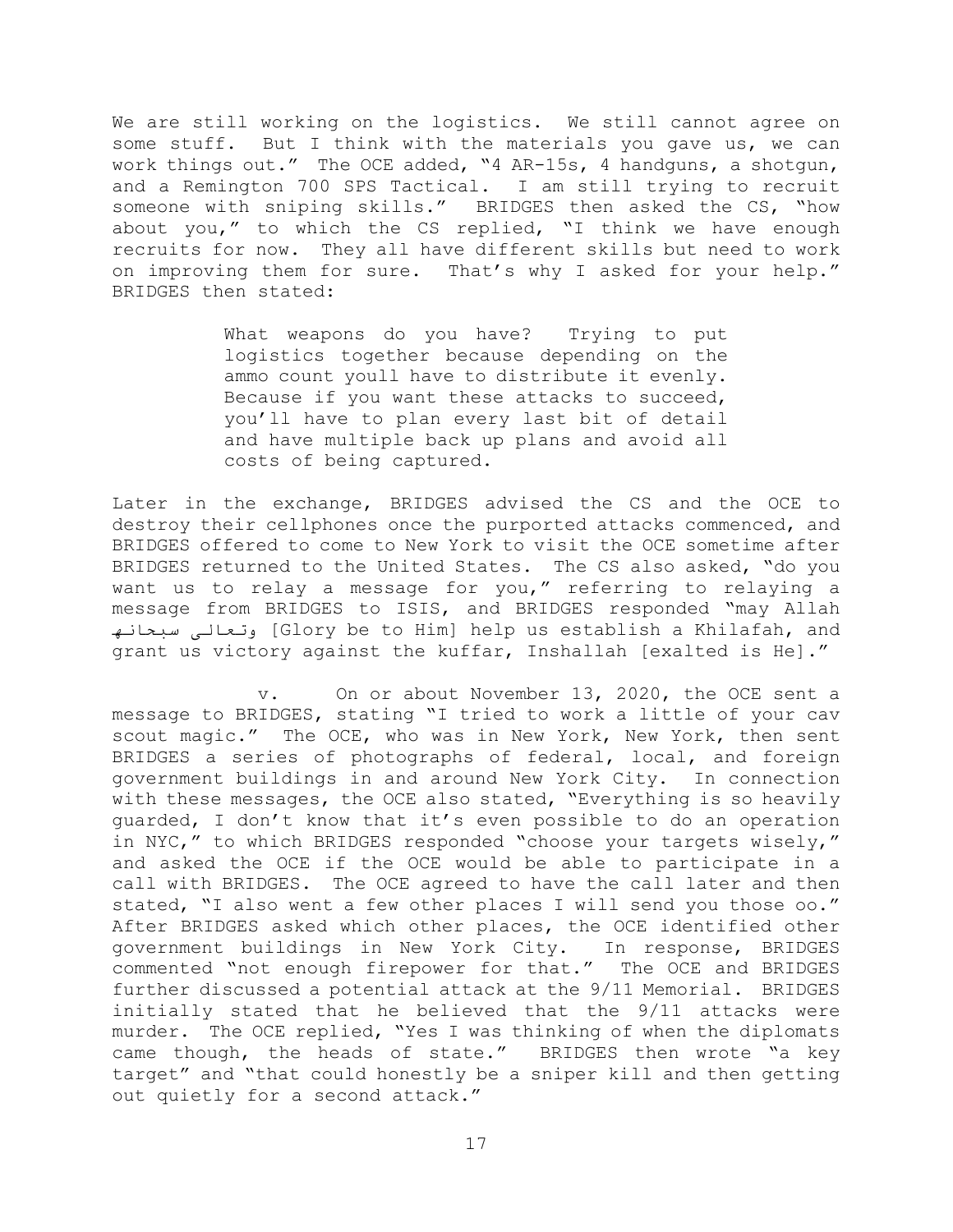vi. On or about November 17, 2020, the OCE sent a message to BRIDGES, stating "I spoke to the brother in Dawlah, I will send you our convo." The OCE then sent BRIDGES a screenshot of a purported message exchange between the OCE and the "brother in Dawlah." The screenshot reflects that the OCE shared with the ISIS "brother" a screenshot from the Field Manual that BRIDGES had sent to the CS, see supra ¶ 10(q), and relayed to the purported brother in ISIS some of the combat tactical advice that BRIDGES had previously provided to the CS, stating that "he [i.e., BRIDGES] said that if you and the brothers are fighting and it is against too strong of a force and you need to retreat you have to 'break contact,' which means you don't get up and run away, but keep firing at the enemy and suppressing and bounding back gradually." The OCE further stated, "he  $[i.e.,$  BRIDGES] also mentioned a thing that his squad uses called a 'bottleneck' where they form a kill zone and move the enemy to where they want them. He said that because bullets move people, so if done right the brothers could move them to where they want them." The "brother" responded "what this means bottleneck??" BRIDGES then stated to the OCE "Mashallah Ill draw out a bottleneck haha." The OCE then asked that BRIDGES get a new cellphone to communicate with the OCE once BRIDGES returned to the United States, which BRIDGES agreed to do. BRIDGES also stated that he was going to discard the phone that he had been using. When the OCE asked whether this was to "get[] rid of the evidence," BRIDGES replied, "Mm yes."

r. On or about November 28, 2020, BRIDGES traveled from Germany to the United States as part of his unit's scheduled return from its overseas deployment.

s. On or about November 28, 2020, BRIDGES sent a message to the OCE from a second account ("BRIDGES Account-5") on Messaging Application-2. This account bore an image of BRIDGES as its profile picture, which is the same profile picture also depicted on BRIDGES Account-2.

# **BRIDGES Provides Tactical Instructions and Support for ISIS on How to Defeat a U.S. Military Operation and Kill U.S. Soldiers**

t. After BRIDGES returned to the United States, he used BRIDGES Account-5 to continue communicating with the OCE, who was posing as the "brother" persona, including as follows:

i. On or about December 26, 2020, BRIDGES contacted the OCE, who stated, "it is good to hear from you. I was getting concerned you had run into some trouble." BRIDGES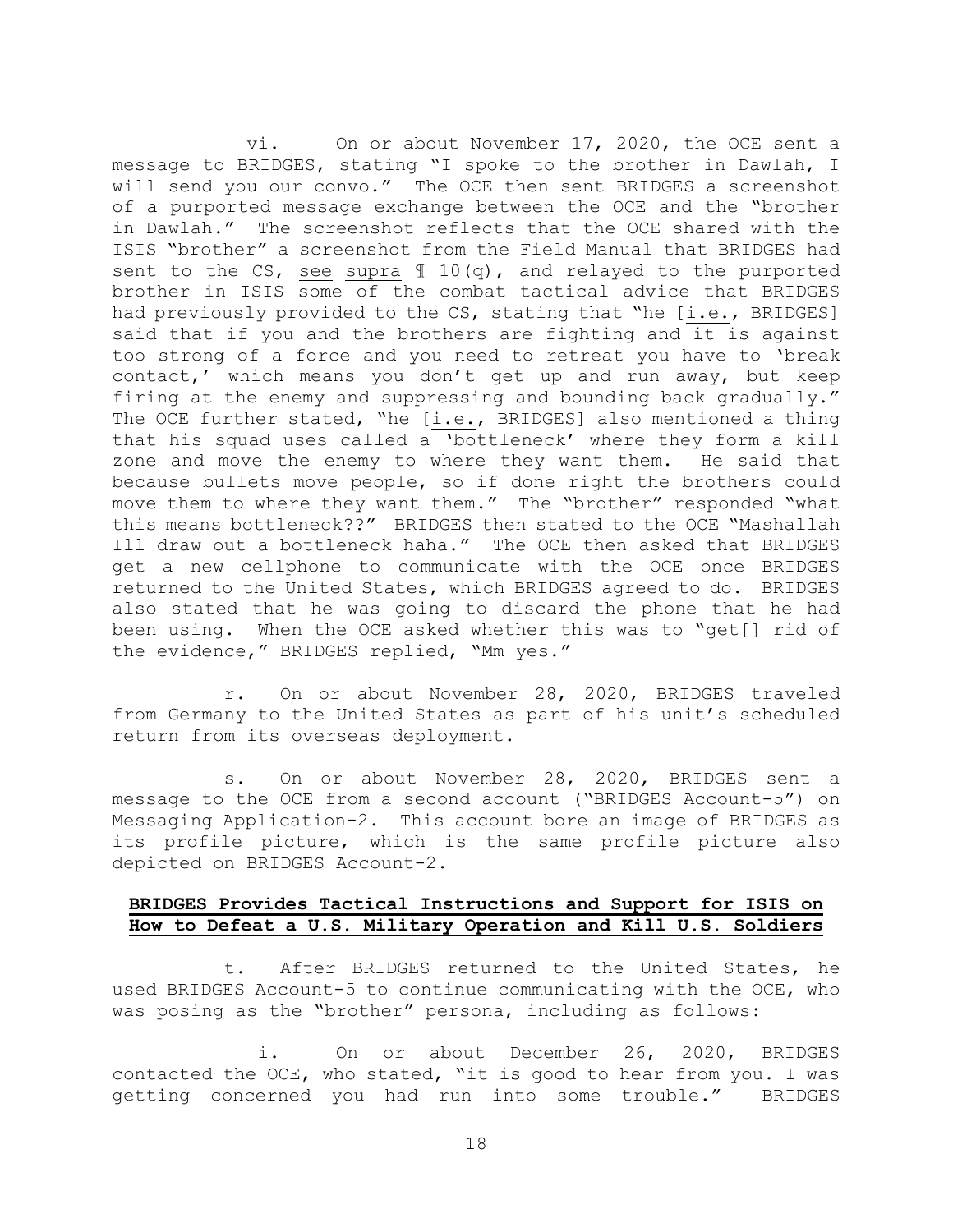responded, "Well now that Iam back in the states investigators are always around . . . I think you know what I mean like the briefs that you get from a CI and about espionage, etc."

ii. On or about December 27, 2020, after the OCE stated that BRIDGES should stay safe and avoid being "compromised," BRIDGES responded, "No akh, If I were to be comprised I would either become a martyr or somehow escape the country." Based on my training, experience, and involvement in this investigation, I believe that BRIDGES was informing the OCE that if authorities realized BRIDGES was an ISIS supporter (i.e., if BRIDGES was "compromised"), BRIDGES would either conduct a suicide operation in the name of ISIS ("become a martyr") or flee the United States ("escape the country").

iii. Later in the exchange, after the OCE asked if BRIDGES was comfortable discussing further plans for an attack, BRIDGES stated that he believed it would not be appropriate to conduct an attack in the United States—because that would be "offensive jihad"—but that an attack against U.S. troops abroad would be permissible because that was "defensive jihad."

iv. At another point in the exchange, the OCE stated "Oh yes I almost forgot-the brother from Sham was asking about the bottleneck drawing you described." BRIDGES agreed to complete the drawing, and explained that the concept was based on a four-man team. BRIDGES proceeded to send the following images to the OCE with accompanying explanations describing the "bottleneck" tactical combat procedure that ISIS could use against U.S. soldiers:

BRIDGES explained that the markings below the blue "Xs" represented different types of soldiers, such as "machine gunners," "grenadiers," "assistant gunners," "team leader," and "rifleman." BRIDGES continued to explain the steps in the "bottleneck" combat procedure, sending additional diagrams, including the following sequence of images: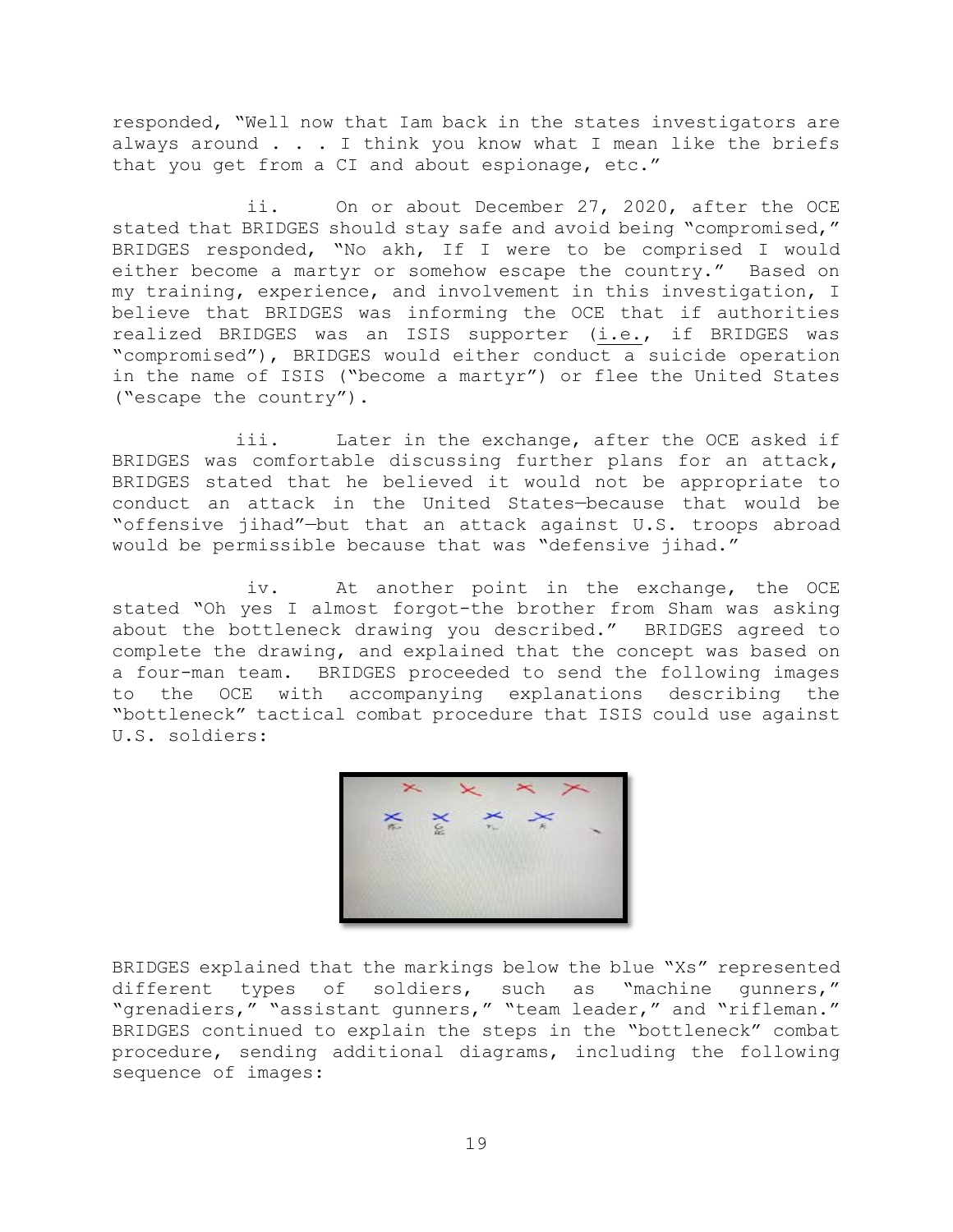





As BRIDGES sent the diagrams, he continued to explain the depicted troop movements, including how the ISIS fighters should fire, when they should use grenades, and how to avoid U.S. Army grenades. For example, BRIDGES stated that the OCE should tell the ISIS fighters to stay a certain distance apart "because if the enemy throws a grenade then it won't kill anyone," and BRIDGES specified the range of a particular type of U.S. Army grenade so that the ISIS fighters could avoid it.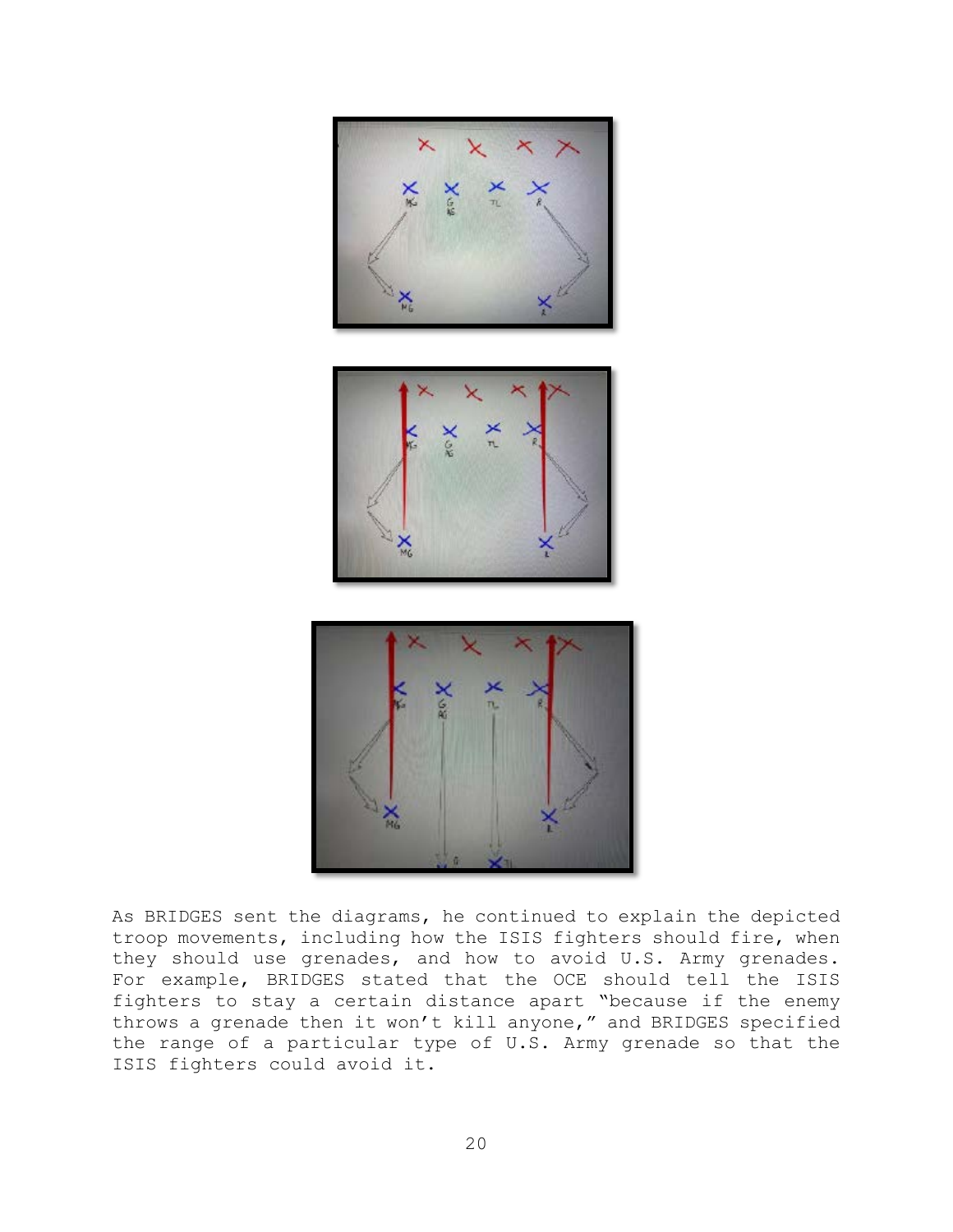v. On or about December 29, 2020, the OCE sent BRIDGES a message telling him that U.S. forces had killed ISIS "brothers," including the brother "most knowledgeable" about combat tactics. The OCE wrote to BRIDGES that the ISIS brothers were seeking advice about how to protect a leader, or "Emir," from another ambush of their compound by "American forces," and explained that they were "asking about the bottleneck." BRIDGES responded:

> I mean the best they can do is rig the house with explosives And have a group of brothers observe Until the raid starts and then just blow the house up. I mean if they want to have defensive positions they have to be in places where the enemy [i.e., the U.S. soldiers] will never suspect them of being. Because the special forces have these houses observed before a raid and they get as much info about everything.

The OCE replied, "I think they were thinking of trying to set up defensive positions outside and then booby traps and stuf like that but wanted advice on the best way to position their forces They sent me some images (without telling the exact location obviously)."

vi. The OCE then asked if the OCE could send to BRIDGES the images purportedly provided to the OCE by the ISIS fighters showing their position, and after BRIDGES agreed, the OCE sent to BRIDGES the following satellite image, with the message, "They were asking my advice on the best place to place their weapons."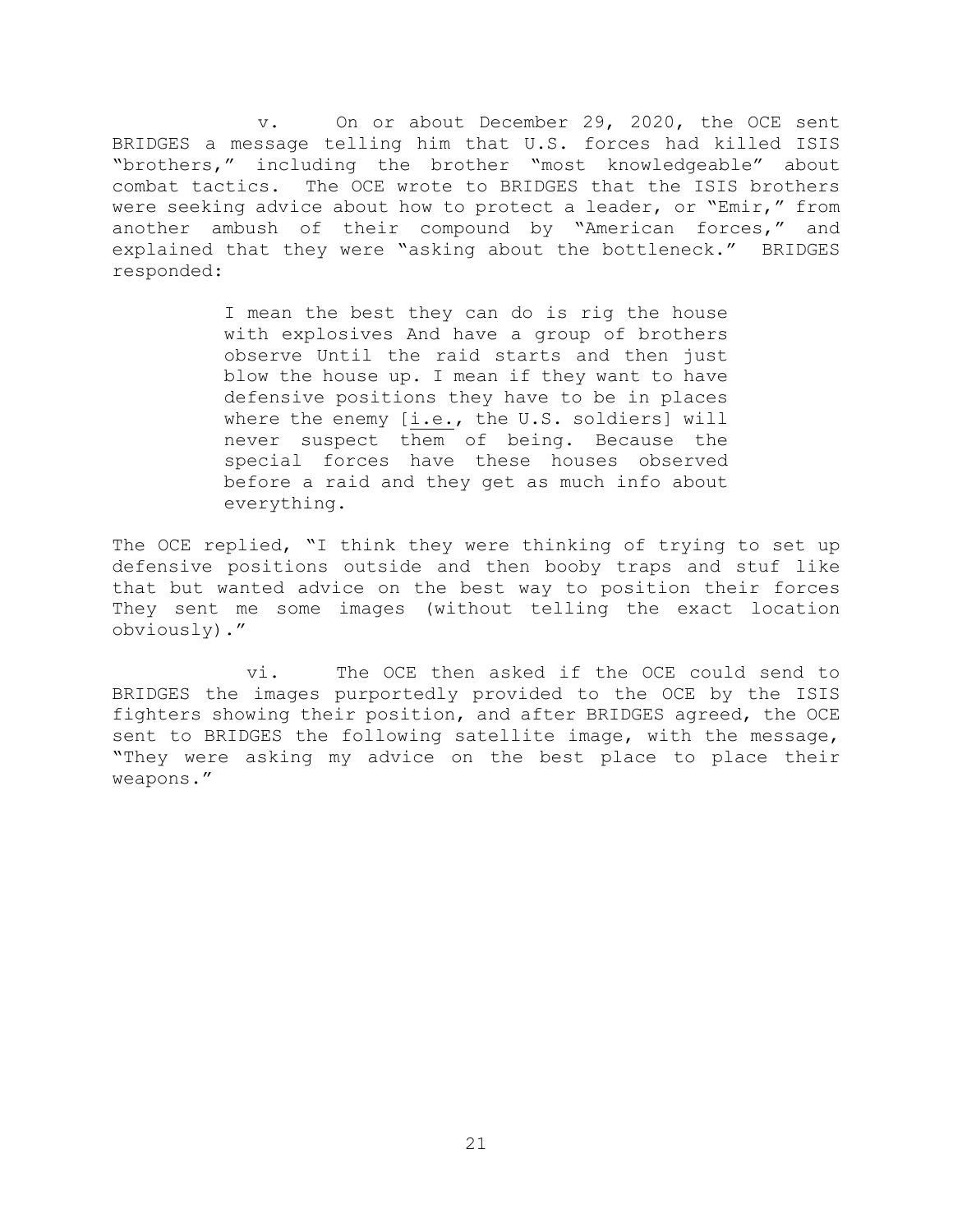

vii. The OCE continued, "And I told them I am not the man for that  $\text{Io}$  . . . They liked your bottleneck drawings so much they asked if you could help them with this too." BRIDGES responded, "Lol well can you mark what the house is And I guess the avenue of approach." The OCE replied, "haha it's the main compound that is walled in." BRIDGES then sent the following image back to the OCE with the ISIS compound circled and the message, "so the whole area is walled in?"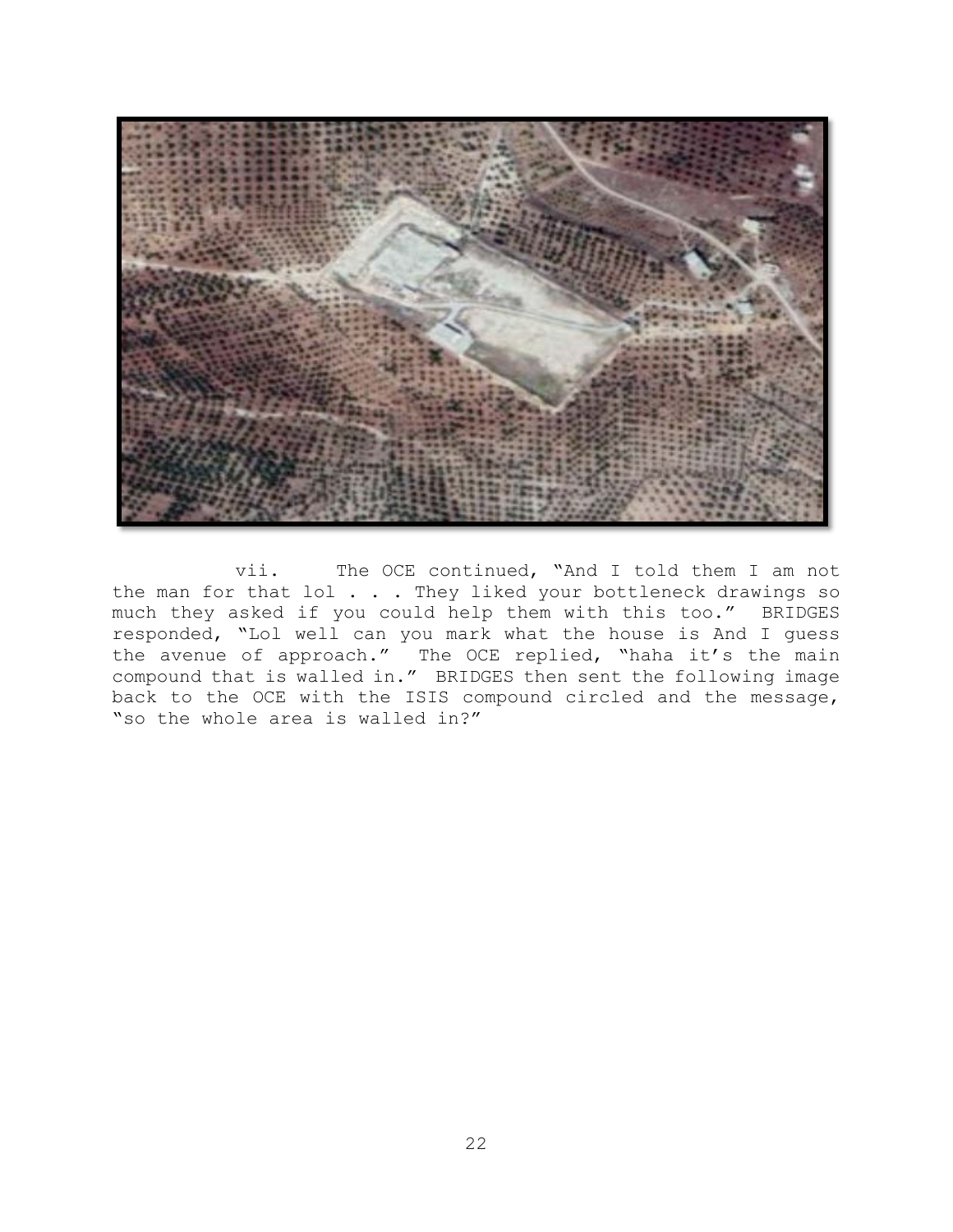

viii. The OCE responded, "the little houses to the east are their's too, but the Emir is in the main compound," referring to the purported ISIS leader that the fighters were seeking to protect. The OCE continued, "they have a technical and two light machine guns and two RPGs." BRIDGES responded, "I mean they are definitely being observed if they think a raid is coming . . . they could move the Emir to one of the small houses and of course give hin protection, because the main compound will probably be the focus." The OCE then asked where BRIDGES thought the ISIS fighters should place their weapons. After BRIDGES asked if there was more than one exit, the OCE asked BRIDGES, "Would you mind drawing on the image like you did with the other one so I can send it to the brothers for their reference?" and "Like where to put the guns/rpgs."

ix. BRIDGES then proceeded to explain how the ISIS fighters should position themselves and their weaponry, including that they should "definitely rig the house with explosives if they can" and "Put a Light machine gun and a RPG on the roof." As he conveyed these tactical instructions, BRIDGES also provided marked-up versions of the satellite image of the purported ISIS compound diagramming his combat advice, including the following image in which BRIDGES identified an exit from the compound with an "x":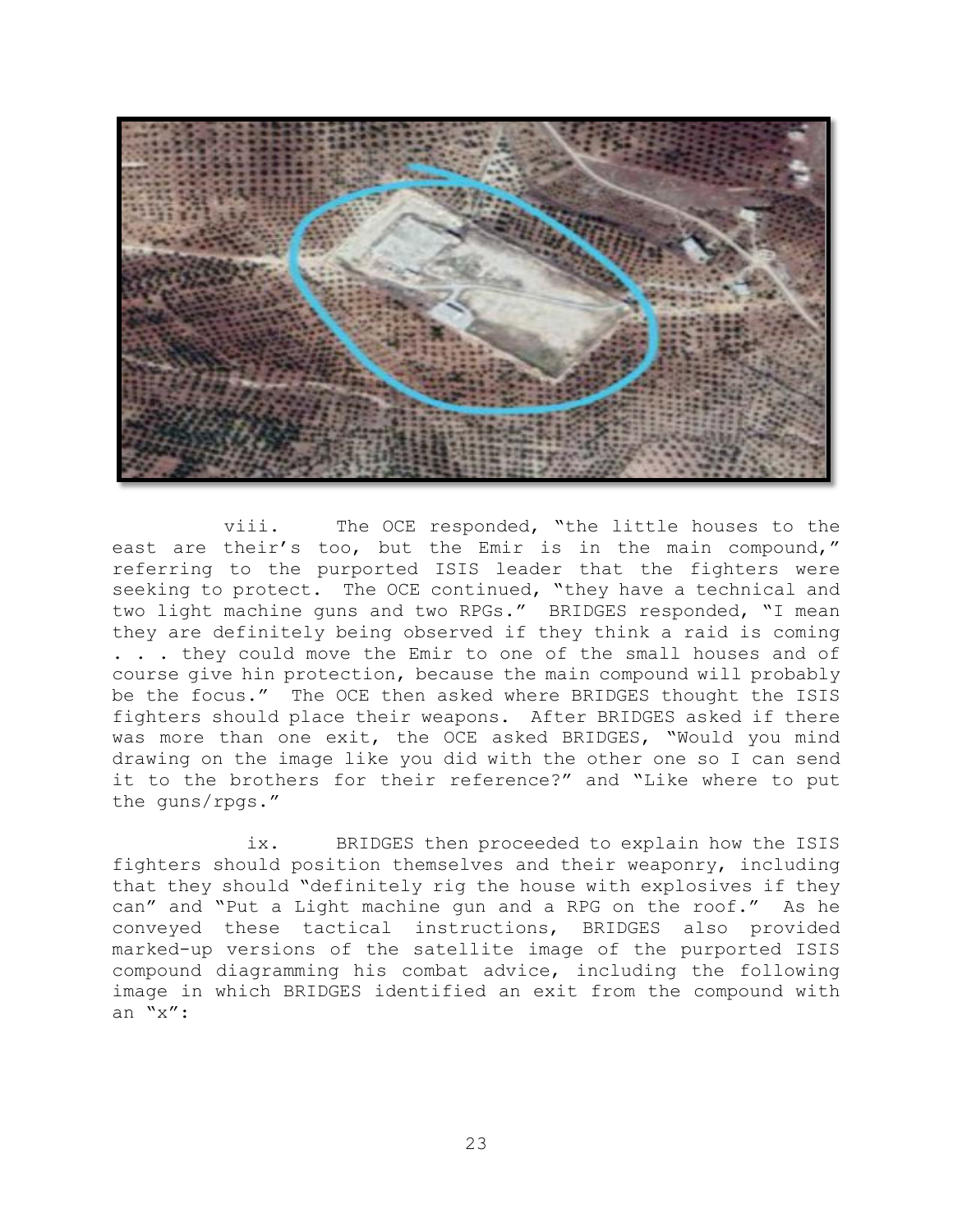

x. After the OCE informed BRIDGES that the ISIS fighters thought the U.S. soldiers would arrive via helicopter, BRIDGES advised that the fighters should "[d]efinitely get a lmg and a rpg on the roof," and "make those little building to the east as their last stand if needed, and can pick a building as their 'Alamo' that they must hold until the last man, whichever building they choose should be the same one Emir is in." After the OCE asked if BRIDGES could draw that out, BRIDGES sent the following marked-up image to the OCE: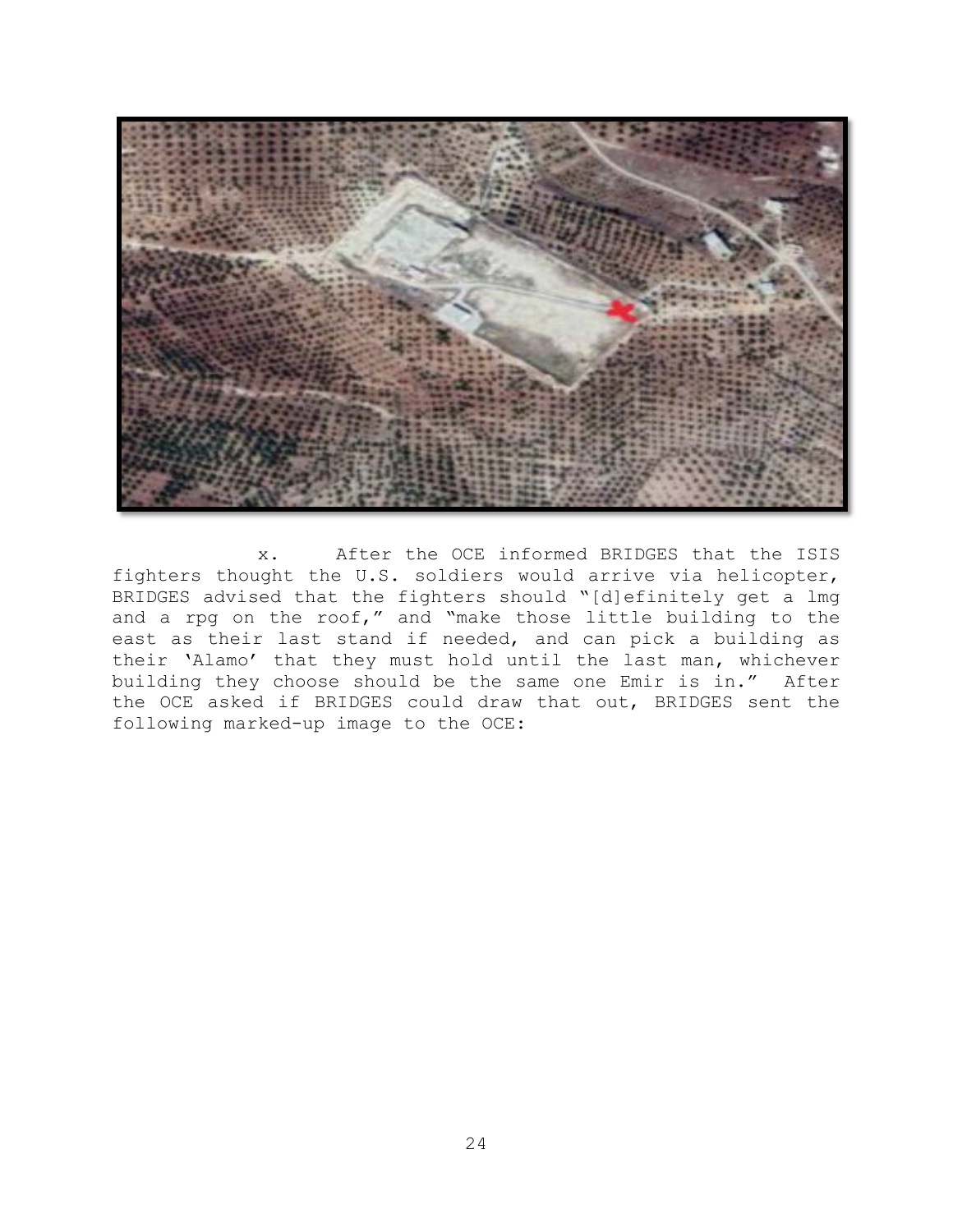

xi. Later in the exchange, the OCE asked BRIDGES to clarify what BRIDGES meant by "Alamo," stating "Apologies akhi, I'm going back and forth between you and the brothers in Dawlah." BRIDGES then sent the following image, clarifying for the ISIS fighters the "Last Stand Area":



xii. The OCE also asked BRIDGES during the exchange if he would still consider this to be "defensive jihad," which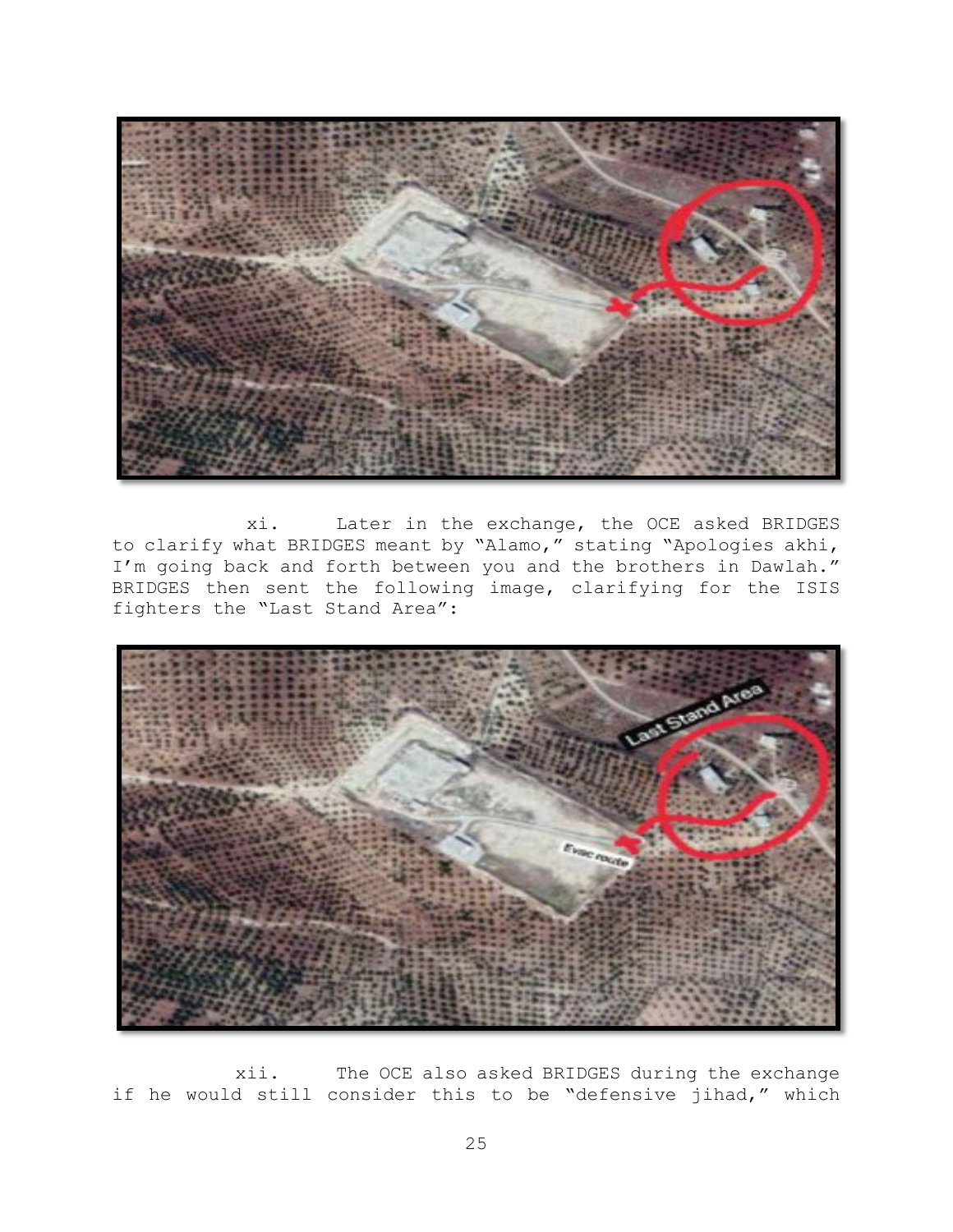BRIDGES had stated he supports as described above, and BRIDGES responded "in my eyes, yes." The OCE then wrote, "I was just asking because you mentioned rigging the house to explode Which would almost definitely kill all the Special Forces The brothers will be so thankful akhi. . . I'm glad they asked me to ask you . . .Your expert advice will help our brothers kill the kuffar when they come to attack and allow them to continue on their mission." BRIDGES responded "Yes well of course get all the men out of the house and then blow the house." Based on my training, experience, and participation in this investigation, I believe BRIDGES was advising that the ISIS fighters should rig their compound with explosives, and when the U.S. soldiers entered the compound, the ISIS fighters should all leave the compound and then blow it up while the U.S. soldiers were inside.

xiii. Later that same day, BRIDGES wrote to the OCE, "Did the brothers like the info I gave?" The following day, on or about December 30, 2020, the OCE responded with a screenshot of an exchange of messages between the OCE and a purported "brother," in which the purported ISIS fighter wrote "the brother is a lion"referring to BRIDGES—and "Inshallah this info help us protect the Amir and slaughter the cowardly American kuffar when they attack."

xiv. On or about January 6, 2021, BRIDGES sent the OCE a video, which depicts BRIDGES with part of his face covered in a tactical mask, wearing body armor, and making the indexfinger gesture symbolic of support for ISIS. BRIDGES is standing in front of what appears to be the black and white "al-raya" flag widely adopted by jihadists including ISIS. In addition, Arabic chanting can be heard in the background. A screenshot from the video appears below: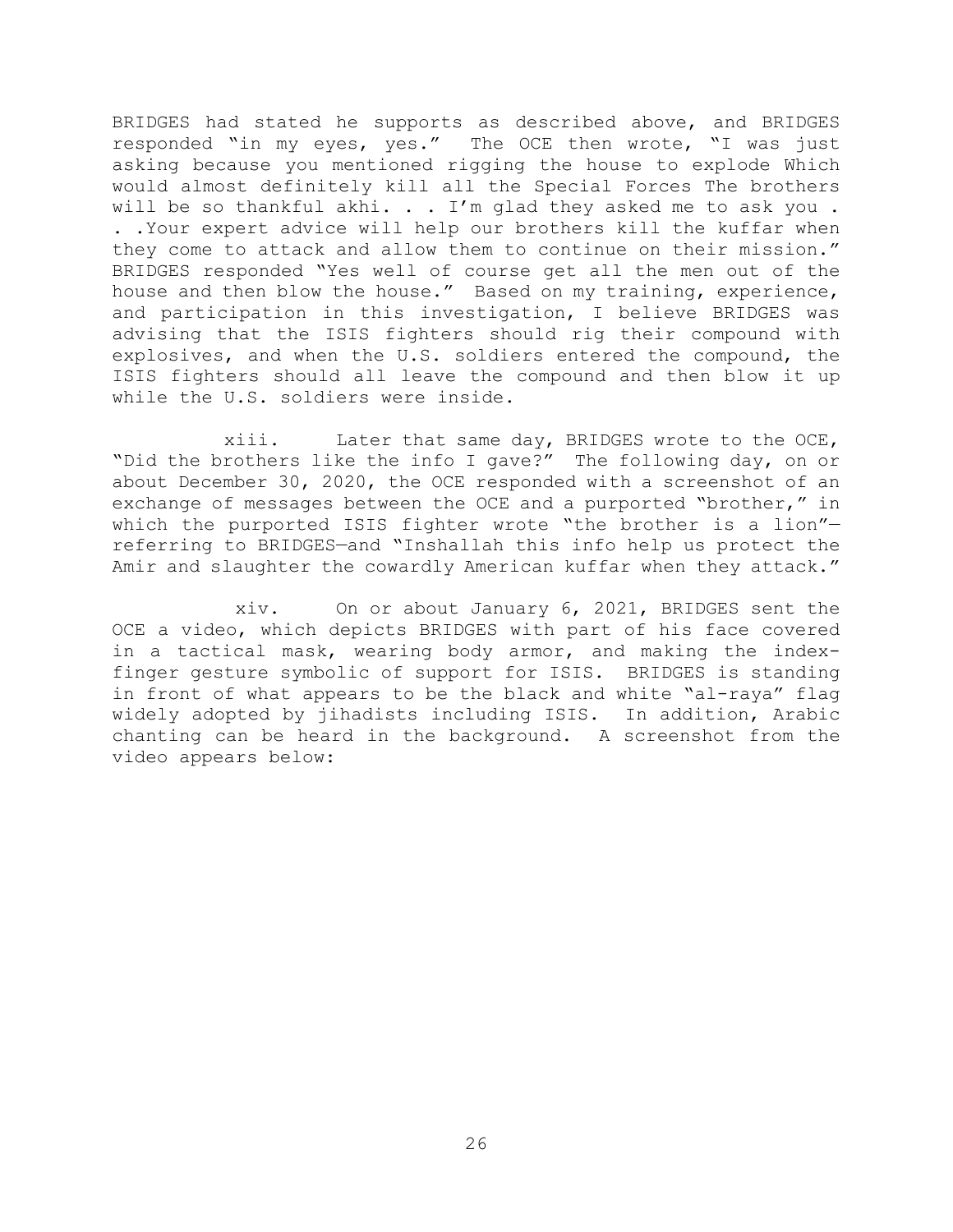

xv. Between on or about January 6 and January 12, 2021, BRIDGES and the OCE exchanged messages about BRIDGES participating in an ISIS propaganda video that would highlight the attack against U.S. Special Forces that BRIDGES was seeking to facilitate, and include footage from the attack. When the OCE asked whether BRIDGES would be interested in narrating such a video, BRIDGES replied, "Yes Inshallah." BRIDGES and the OCE then discussed the script for the video and the OCE provided BRIDGES with text to read.

xvi. On or about January 12, 2021, BRIDGES sent the OCE a video in which BRIDGES appears to be wearing body armor and standing in front of what appears to be the same "al raya" ISIS flag. During the video, BRIDGES, speaking through a voice changer, promoted the purported ISIS attack on U.S. soldiers, using the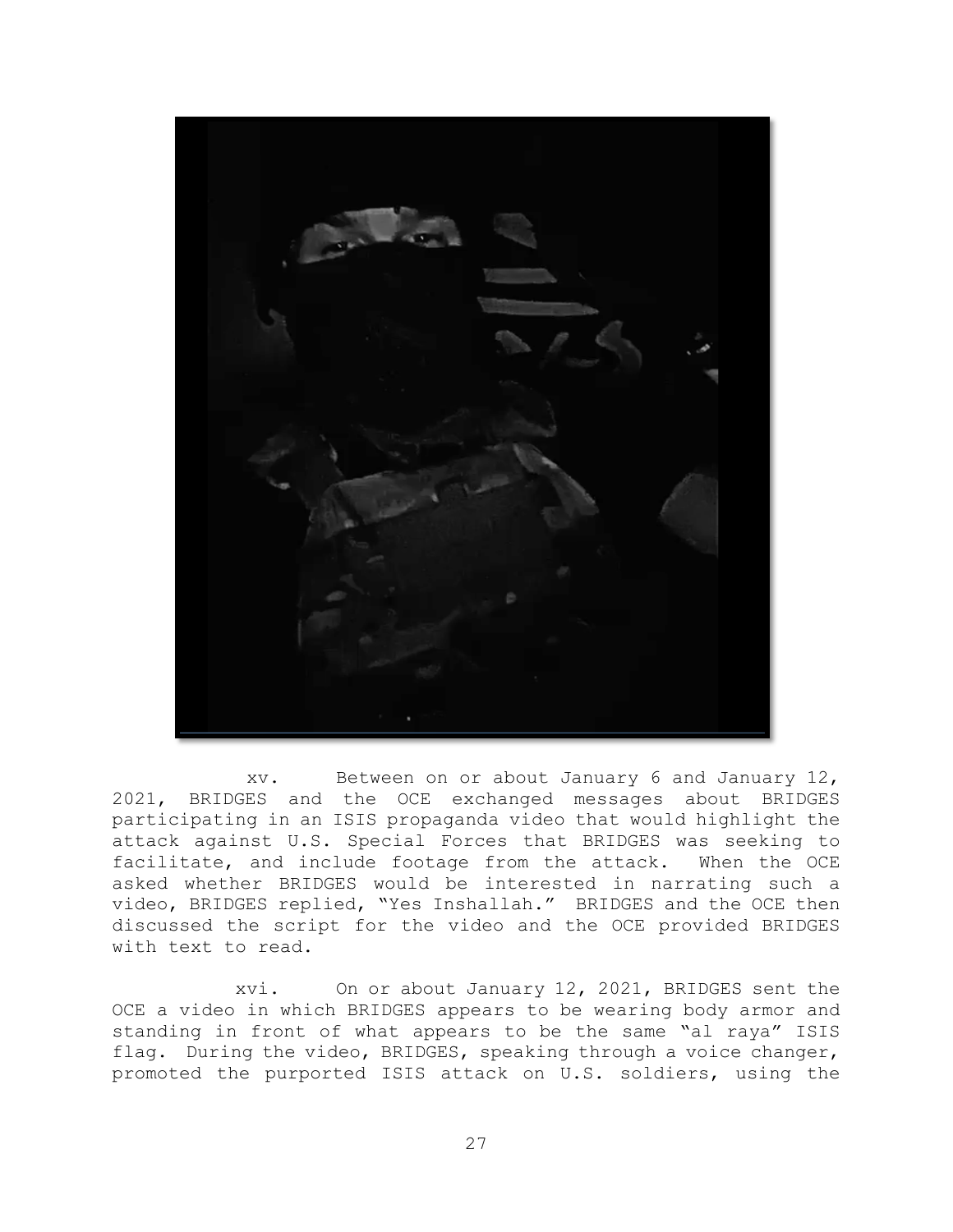script provided by the OCE while adding his own statements. A screenshot from the video showing BRIDGES appears below:



WHEREFORE, deponent prays that a warrant be issued for the arrest of COLE JAMES BRIDGES, a/k/a "Cole Gonzales," the defendant,